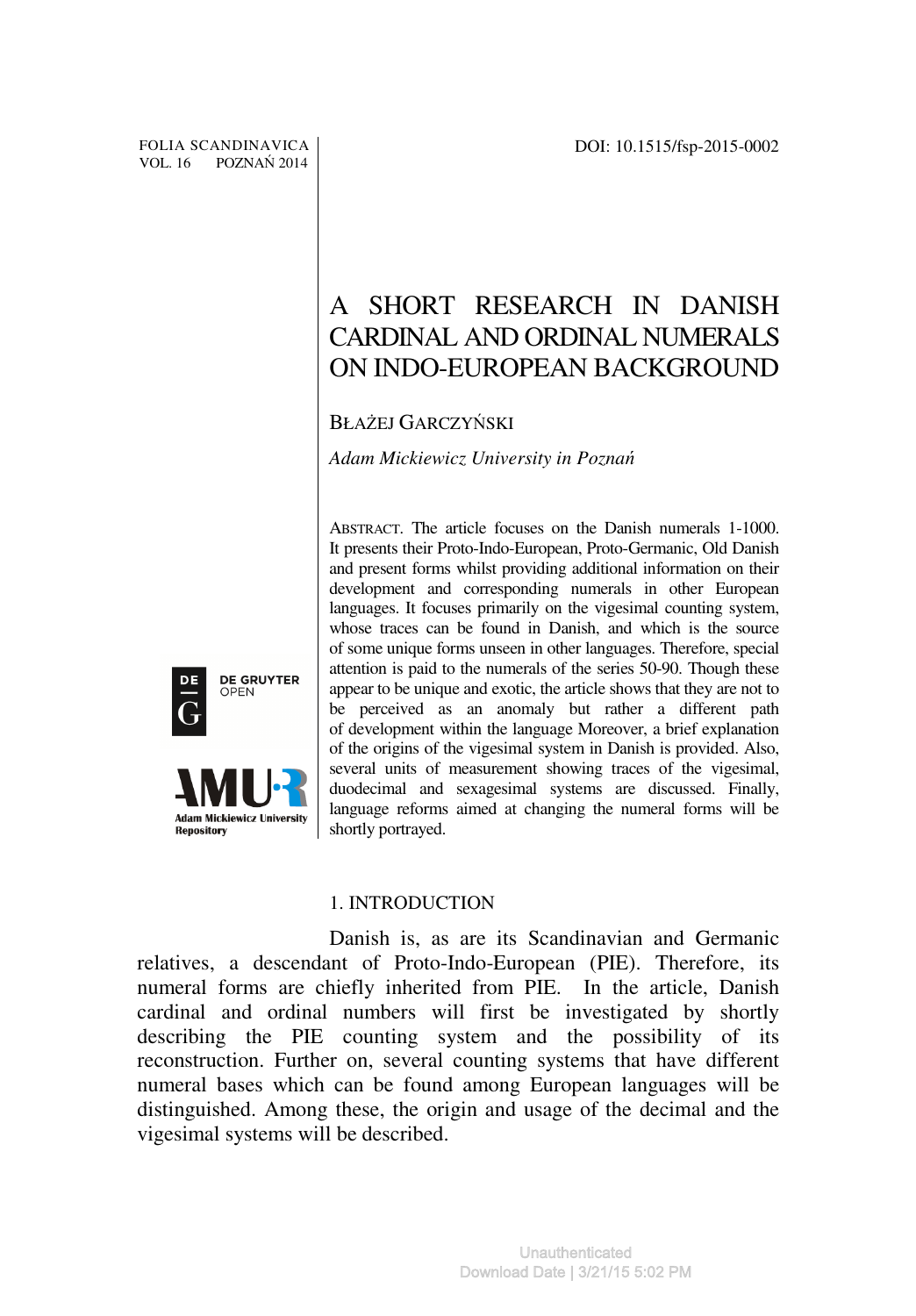Next, Danish cardinal and ordinal numerals will be analysed by providing some of the forms that they acquired during their development. Since the following article was not meant to be a thorough historical investigation on the development of Danish numbers with each phase carefully examined, but rather a glance at their present forms supplemented by a brief historical background, the listed modern forms will be accompanied by only several major forms that the numeral acquired in a specific phase. Apart from this description, special attention will be paid to the numerals 50, 60, 70, 80 and 90, and their origin and spread in the language will be discussed. This particular focus is due to the system that lies behind them and their unique forms unseen in other modern European or even Scandinavian languages. The system, however unique and hard to learn, is nothing abnormal, but represents merely a language development that took place alongside the "mainstream" evolution of other, not only Scandinavian, languages. Moreover, numeral constructions with *halv*- and their corresponding forms in other languages will be presented.

The last part of the article will analyse several units of measurement that show traces of the vigesimal, duodecimal and sexagesimal (the last two being now relics in IE languages) counting systems. Additionally, the article will describe official language reforms that changed (or attempted to change) the numeral system in Danish, Norwegian and Faroese.

### 2. BRIEF INFORMATION ON INDO-EUROPEAN NUMERALS

### 2.1. THE RECONSTRUCTION OF PIE NUMERALS.

Beekes (1995:212) writes that "the numerals of PIE can be reconstructed down to the last detail". Numerals as a class are very unique: "No class of words [...] has been so persistent as the numerals in retaining their inherited words. [T]he IE words for 'one' to 'ten' have persisted everywhere with only slight changes other than phonetic; likewise the IE word for 'hundred'" (Buck 1949:936 cited by Winter 1992:11). This, on one hand, is not to be taken for granted, because numerals are often borrowed. On the other hand, it is only partially true, since the numerals in the PIE counting system form a series and influence each other within it. The development of the numerals is therefore complicated and can be described only in general terms (cf. Beekes 1995:212). But even though Gvozdanović (1992:11f.) notes that the range of numerals from 'one' to 'ten' did undergo some changes in all the Indo-European languages, and that they still pose some reconstructional problems, she still admits that they all can be traced down to a common PIE form. Additionally, Mańczak (1985:351) states that higher numerals within the series 20-90, that is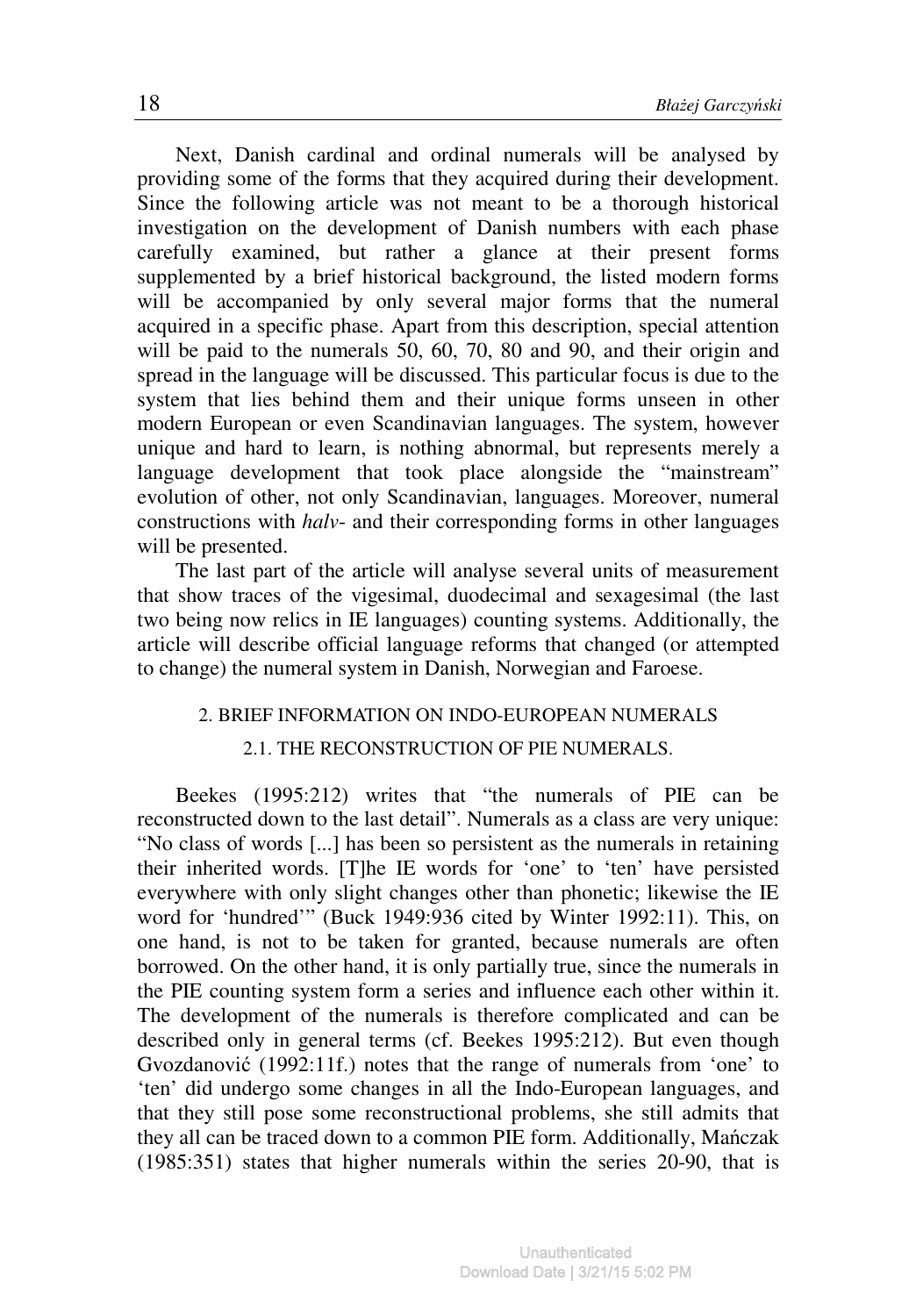60-90, may be subject to more developmental alternations due to their rarer usage than the lower numerals of the series, that is 20-50, which preserved more conservative forms due to more frequent usage.

The above said applies mainly to cardinals, the reconstruction of ordinals is namely far more difficult. They cannot be reconstructed with precision due to a large variety of their forms in descendant languages (cf. Fortson 2004:132).

### 2.2. COUNTING SYSTEMS

Each Indo-European language possesses specific building blocks called numeral bases that enable constructing numbers of higher series. According to the numeral bases following systems can be distinguished (Gvozdanović 1992:8f.):

- the system based on 'five', i.e. the quinary system, in Welsh, and with sporadic evidence in Old Indian;
- the system based on 'ten', i.e. the decimal system, which is the main system in Indo-European languages;
- the system based on 'twenty'. i.e. the vigesimal system, in Iranian, Indo-Aryan, Albanian, Celtic, Romance, North Germanic, and sporadically as borrowed in Slavic;
- the system based on 'hundred', in Modern Indo-Aryan [...].

Two of the listed systems function in Danish. The usage of the decimal system is no surprise, as it is the dominating system found in every IE language, but the vigesimal<sup>1</sup> system is also used to some extent. In the following section, I will have a closer look at both of these systems.

### 2.3. THE DECIMAL AND VIGESIMAL COUNTING SYSTEM

As noted before, it is not surprising that the decimal system appears in Danish, because it is the main system that all the IE daughter languages have adopted. This way of counting may result from the fact that in prehistory counting was first achieved by using body parts  $-$  e.g. the fingers. This is reflected in the etymology of certain numbers, notably in the names of the PIE 'ten' and 'hundred', both containing the root \**d*ḱalso seen in the word for 'finger' (Lat. *digitus*, cognate to Eng. *toe*). Moreover, all the decades and the numerals for 'hundred' are based on

<sup>1</sup> The terms are derived, respectively, from Lat. *decimus* and *v*ī*c*ē*simus* meaning 'tenth' and 'twentieth'.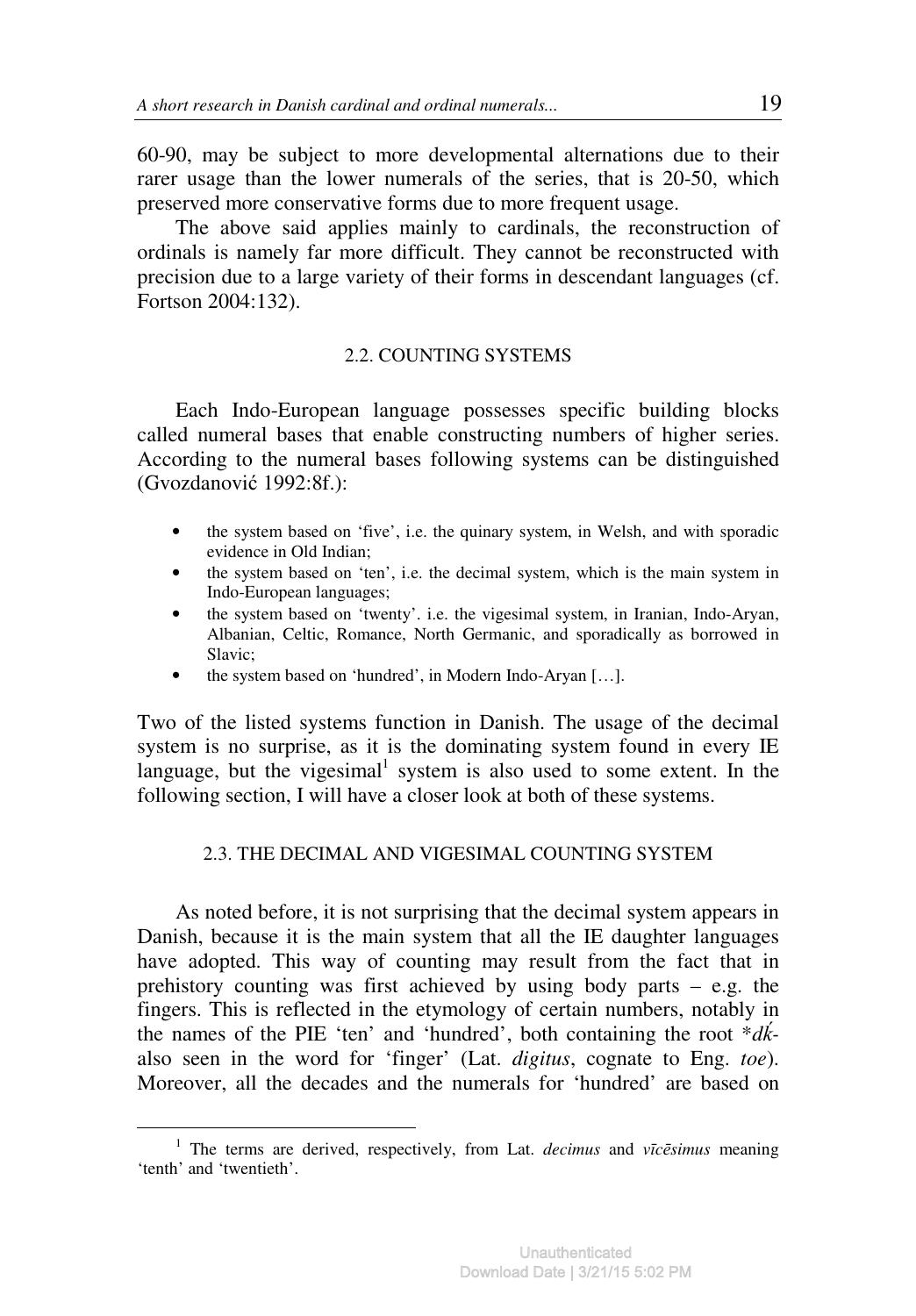'ten'. But although the Indo-European numeral system was without doubt decimal (there are some late innovations in form of duodecimal numerals such as OHG *zëhanzo* 'tenty' or O.E. *hundændlæftig* '110', but they can still be derived from a decimal system) many instances of the vigesimal counting system can also be found (cf. Blažek 1999:332).

The non-PIE 'twenty' based system, the vigesimal system, can be found in exactly three Indo-European language branches: Romance, Celtic and Germanic (cf. Vennemann & Noel Aziz Hanna 2003:598f.) One of the most notable examples is modern French, where the number '80' is based on '20': *quatre-vingts* 4x20=80, whereas the number 90 applies both the decimal and the vigesimal system: *quatre-vingts-dix* (4x20)+10=90 (the form *vingt* is also pronounced slightly different when it appears in the multiplicational forms; cf. Hurford 1975:99ff.). French numbers are quite irregular, so it seems to be more plausible to perceive them not as one but two combined systems. It also needs to be mentioned that similar cases may be found in Old French (*vint e dis* 20+10=30 or *deus vins* 2x20=40).

The decimal system is without doubt of PIE origin, but how to explain the vigesimal system? It has been attempted to account for its existence with several arguments: 1) it is the outcome of a spontaneous and independent innovation; 2) it is a foreign import; 3) it is of a substratal origin. It is quite relevant to mention that the vigesimal system correlates in a considerably high degree with its presence in non-Indo-European languages, for which the system is characteristic, such as modern Georgian or Gaulish. The latter has been therefore proposed as the origin of the system in French. In general, it is usually Celtic that is perceived as the source of the vigesimal system in Western European languages, but Vennemann & Noel Aziz Hanna (cf. 2003:537f.) argue that the vigesimal system could not have come from Celtic, since it cannot be found in Old Celtic. He suggests that since "an estimated 30 per cent of the Proto-Germanic vocabulary has no or no reliable etymology, research in the field of non-Indo-European influence is particularly promising" (ibid. 2003:xiii). Hence, he claims that the origin of the system as well in Celtic as in French can only go back to Vasconic.

"Vasconic languages, i.e. languages related to present-day Basque, were spoken in Europe north of the Pyrenees and the Alps for several millennia after the last ice-age" (ibid. 2003:vii). The influence of Vasconic can be seen not only in toponyms but is also suggested to have been exerted on the way of counting. Therefore, traces of vigesimality can be found in some of the European languages like German, English and Insular Celtic. In Ger. *Schock* now means 'sixty', but it used to mean 'twenty'. In English the inherited numerals 60 and 80 were replaced in the eleventh century by, respectively, *threescore* and *fourscore.* These forms contained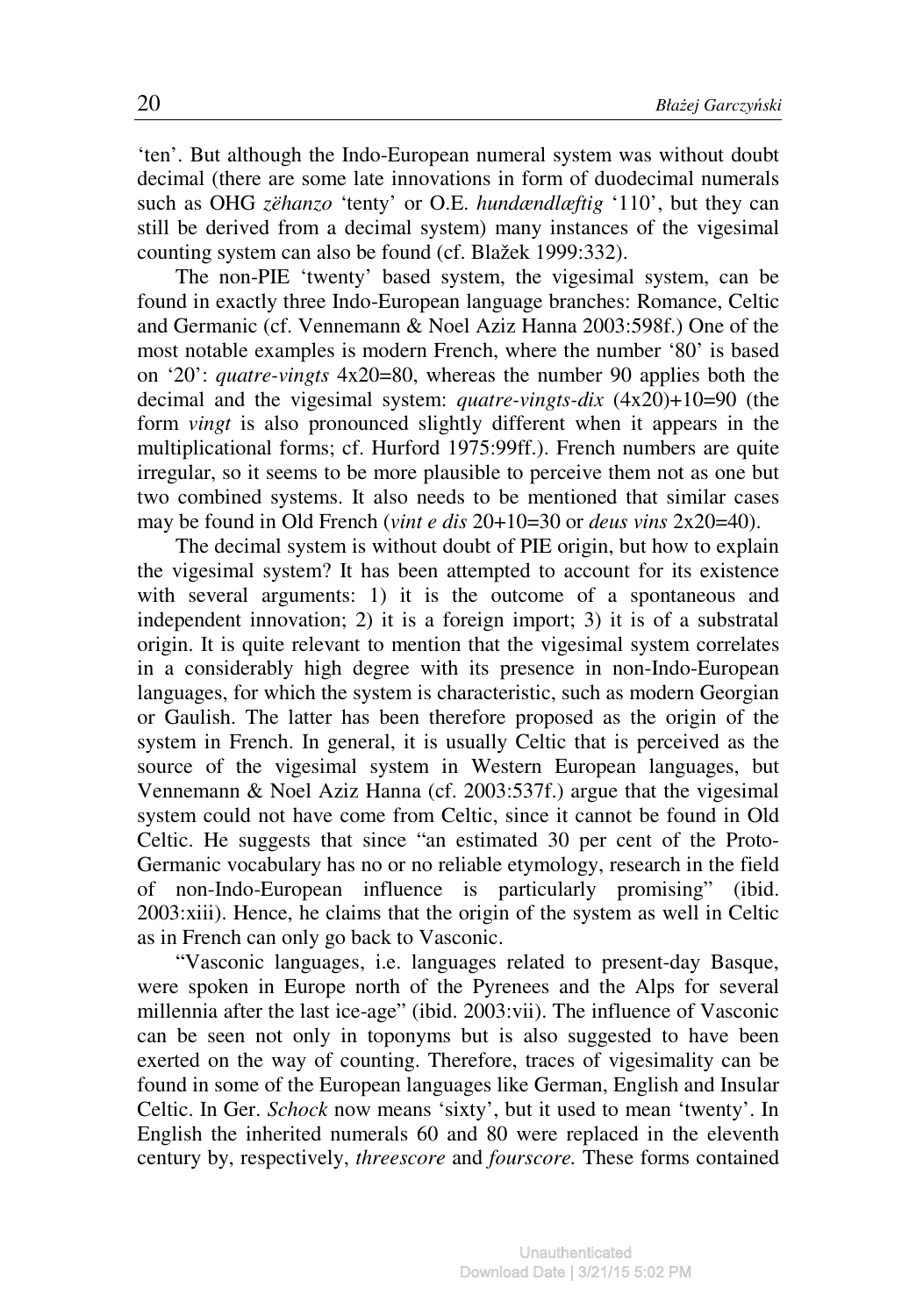the element *-score* 2 of Scandinavian origin (cf. Mańczak 1985:351), derived from O.E. *scoru* and from O.N. *skor*. Its usage is explained by *Online Etymology Dictionary* as follows:

**score (n.)** late O.E. *scoru* "twenty," from O.N. *skor* "mark, tally," also, in Icelandic, "twenty," from P.Gmc. *\*skura-*, from PIE root *\*(s)ker-* "to cut" (cf. O.E. *sceran;* see *shear*). The connecting notion is perhaps counting large numbers (of sheep, etc.) with a notch in a stick for each 20. […] In Old French, "twenty" (*vint*) or a multiple of it could be used as a base, e.g. *vint et doze* ("32"), *dous vinz et diz* ("50"). […]

Let the fact that the British pound was made of 20 shilling up to the year 1971 be another example of a 20-based system (cf. Vennemann & Noel Aziz Hanna 2003:530f.).

Modern Germanic languages and also Proto-Germanic were decimal, though traces of six- or twelve-based system can also be found, e.g. in Ger. *Dutzend* 'dozen'. These rare forms apply though only to some special domains such as counting hours of the day, the minutes of an hour, the number of degrees on the compass etc. (see also 3.6, in this article).

The Basque way of counting is also vigesimal and thus supports the idea of substratal influence of Vasconic on Indo-European (cf. ibid. xix f.). The traces of the vigesimal system may be found in Danish as well, but unfortunately its existence in the language is difficult to explain. It is most often believed that it was a spontaneous innovation appearing without any preceding Middle Age forms or language contacts (cf. Eliasson 2006:92), but it is sometimes claimed that it may have been influenced by the Norman's contacts with the British Isles (where the system was primarily borrowed into Celtic from the substratal languages of the Isles) or Northern France. It is also worth mentioning that the Normans brought the vigesimal system into Sicily and Southern Italy (cf. Blažek 1999:332ff.).

The vigesimal system in Danish appears first in preserved written records around the year 1300 in Jutland and spreads to the whole of Denmark around 1400 (cf. Eliasson 2006:91). Its development is summarized by Brøndum-Nielsen (Brøndum-Nielsen 1950:207f., cited by Eliasson 2006:92):

<sup>&</sup>lt;sup>2</sup> Cf. the usage of *score* in The Gettysburg Address by Abraham Lincoln from 1863 referring to the year 1776, which is perceived as the beginning of the American nationhood: "Four score and seven years ago (...)" (87 years) or in "I Have a Dream" speech by Martin Luther King from 1963 referring to Abraham Lincoln himself: "**Five score** years ago (…)" (100 years).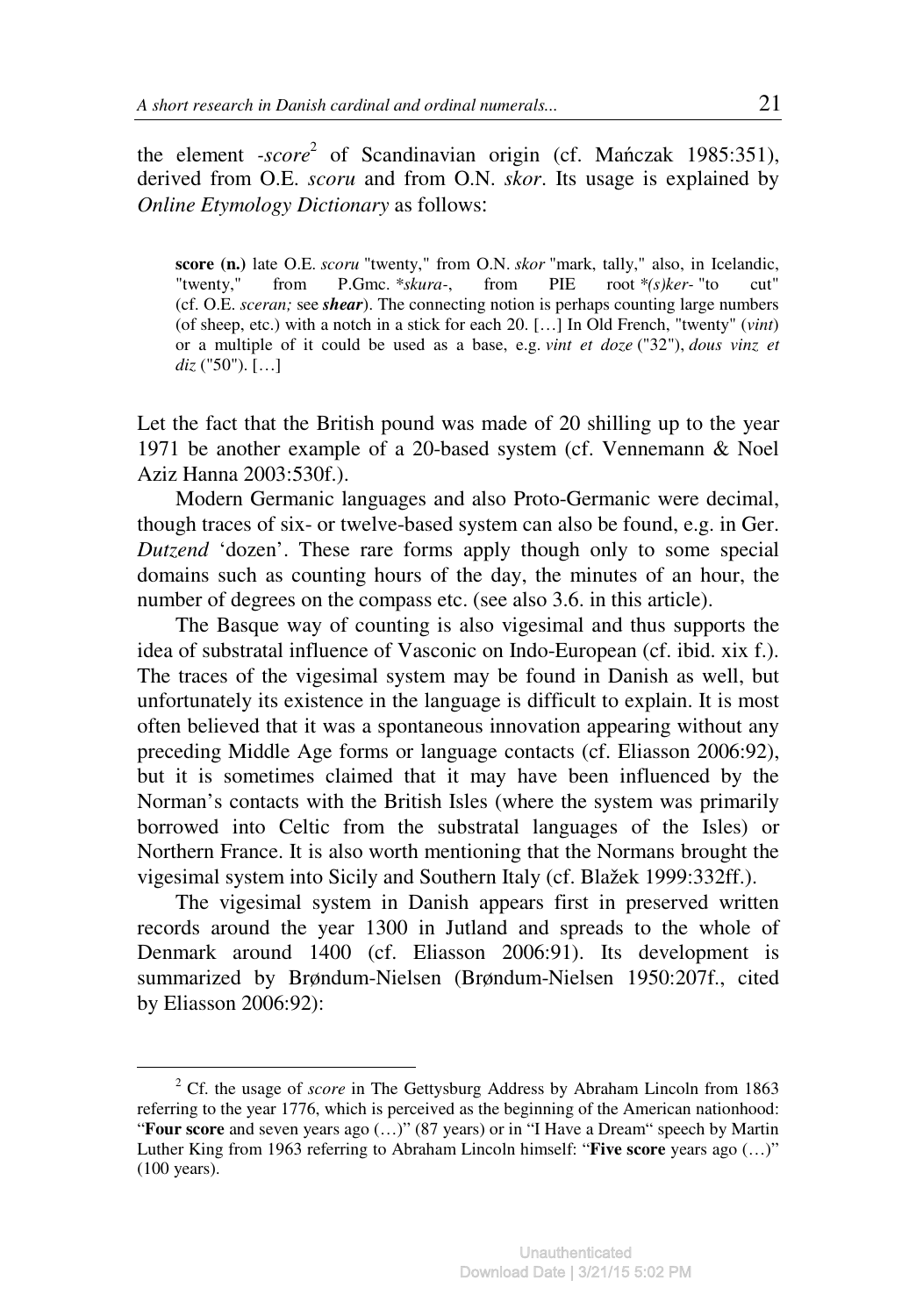In the written sources, the score counting system surfaces for the first time in the manuscript of the Danish text of the Flensborg municipal law (from about 1300) with the forms fiyrsin tiughæ  $[4 \times 20, i.e., 80]...$ , half fæmpt sin tiygh  $[(\frac{1}{2} \t5th) \times 20, i.e.,$ 90]…, whereas, at approximately the same time, East Danish manuscripts… use the decade forms siutyugh …, siu tiugh, siu tiughæ [70]…, following the same decade system as thrætiughu, firitiughu [30, 40]..., and so forth. But already our oldest diplomas in Danish – East Danish as well as West Danish – use throughout the score system in the numerals 50–90: fire  $sin(ni)$  tiugho [4 $\times$ 20, i.e., 80], half thrithiæ sinnæ tiughu  $[(\frac{1}{2} 3rd) \times 20, i.e., 50]$ , etc.

A separate analysis could be performed in order to track the first appearances and the spread of the vigesimal numeral forms. It may prove difficult though, since the tendency in the oldest available sources is to write larger numerals above twenty with numbers only thus rendering their pronunciation impossible. It can be stated with a considerable degree of certainty that the process of adopting the vigesimal system began in Western Denmark and spread eastwards (cf. Karker 1959:11f.). The earliest examples can be found in the *Flensborg manuscript* (*Flensborghåndskrift*) from around 1300. Since 1400 first instances of the vigesimal numerals can be found in sources from Eastern Denmark (*Consolation of the Soul* (*Sjælens Trøst*), *Lund Chronicle* (*Lundekrøniken*)).

## 3. THE ANALYSIS OF DANISH CARDINAL

### AND ORDINAL NUMERALS

Languages developed over time and it caused significant changes in their grammar, e.g. English lost gender, while Danish reduced it from three to two. These changes have also influenced the form of the numerals in each of the languages (cf. Ross & Berns 1992:557). As already mentioned in the beginning of the article, etymological account of each form will not be discussed in detail, thus omitting most of the stages in the development of a numeral and focusing only on these three forms (if a numeral allows it): the PIE root, the Proto-Germanic and the Old Danish forms. Unless noted otherwise, the PIE cardinal forms are taken from Beekes (1995:214f.), the PIE ordinals, P.Gmc. and the O.D. forms are taken from Ross & Berns (1992). O.D. displays a large variety of dialectical forms, but they will not be quoted here – they can be found in the work of Brøndum-Nielsen and the *Dansk Etymologisk Ordbog* (see *References*).

Furthermore, the older and now obsolete inflectional forms (accusative, dative feminine, neuter etc.) of the numerals will not be named, unless they provide the base of the contemporary numeral. When it is possible, corresponding forms found in other contemporary Indo-European languages will be compared with them.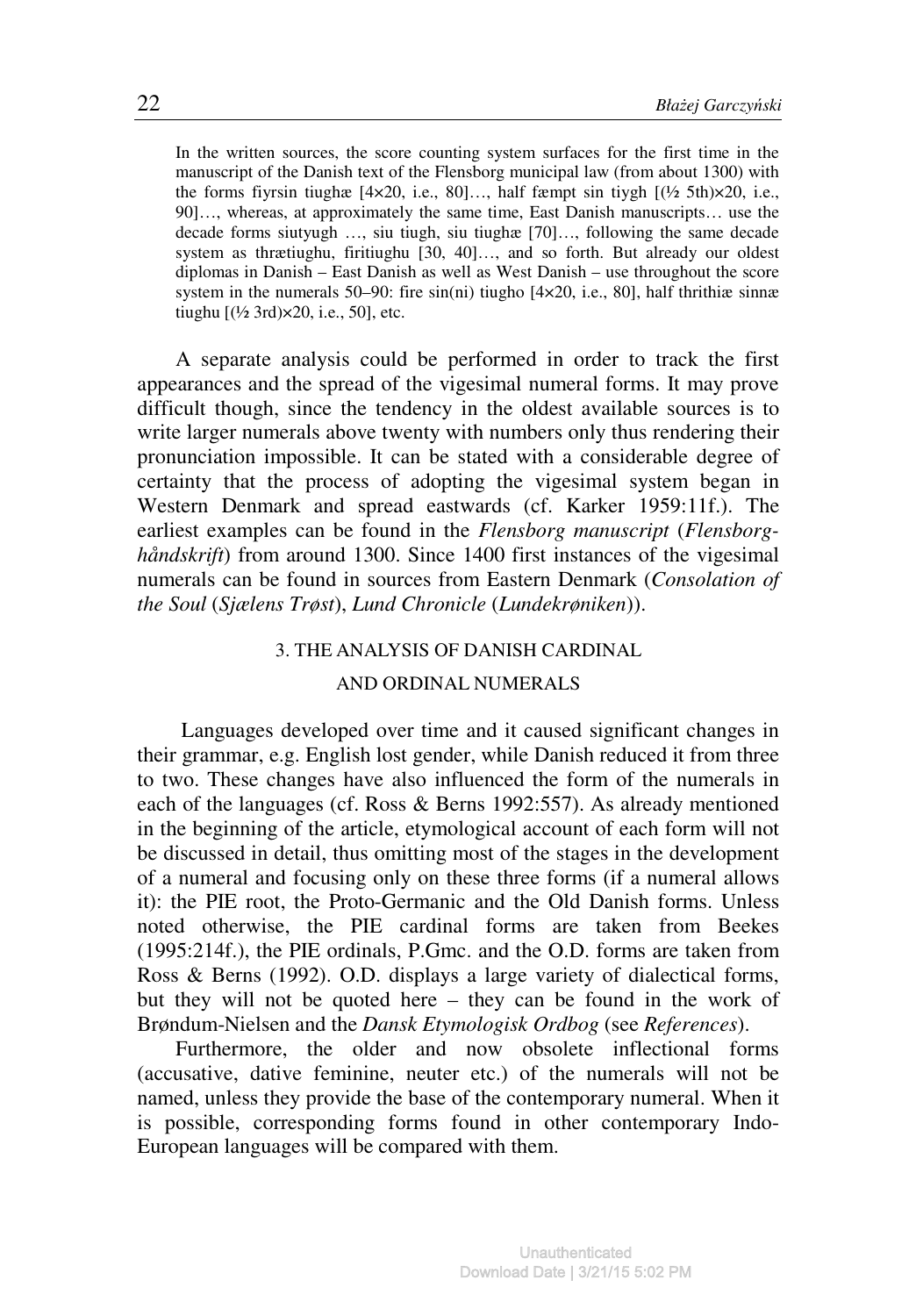In the list below a brief description of the following numerals will be provided: the series 1-20, 30, 40, 50, 60, 70, 80, 90, 100 and 1000. The list consists of a cardinal number followed by its corresponding ordinal. As far as ordinal numerals are concerned, there is a general rule that can be applied: Danish and some other languages have developed suffixes that allow them to construct ordinals from the cardinal forms, e.g. in OHG the suffix for forming ordinals from decades was  $-\delta$ *sto* (as in *sëhszug*  $\rightarrow$  $s\ddot{e}$ *hszugôsto* 'sixty'  $\rightarrow$  'sixtieth'). A similar suffix, *-asti*, is found in later Icelandic (as in *sextiu*  $\rightarrow$  *sextugasti* 'sixty'  $\rightarrow$  'sixtieth', with the *-tug*representing the decadic element).

In all later West Germanic languages, with the exception of English, the suffixes -*de* and -*te* are used. In Modern Norwegian the suffix -*ande* is applied in Nynorsk whereas -*ende* is the suffix used in Bokmål. The Danish form was -*undi* (from P.Gmc. \*-*andi*) and these forms most definitely influenced the M.E. -*ende*<sup>3</sup> . It is important to note that there are no old forms for ordinals meaning 'hundred' and 'thousand' (cf. Ross & Berns 1992:622ff.). In French we find -*ième* deriving from Lat. -imus (as in *primus*, *decimus* etc.), Polish applies the suffix *-ty* for all the numerals higher than 3, Russian uses the suffix -*yj* (*-*ый) or -*oj* (*-*ой).

### 3.1. NUMERALS OF THE SERIES 1-10

• *en/et<sup>4</sup>* 'one': no single PIE form can be reconstructed for 'one'. At least two roots of the concept existed: the most widely represented one is \**oi-* with various suffixations such as  $*oi-no$ - (as in Lat. *unus*, Goth. *ains*),  $*oi-ko$ - etc<sup>5</sup>. The Danish form is derived from the PIE \**Hoi(H)nos*, P.Gmc. \**aena*/ō, O.D. ē*n* (though many dialectal forms may be found as well) and corresponds to the Eng. *one* and Ger. *eins, ein*<sup>6</sup>. The other roots were \*se/om- and \*sem- and apart from representing the number 'one' they also expressed similarity. The root can therefore be found in such present-day forms as Eng. *same*, Dan. *samme* or Pol. *[ten] sam* (cf. Gamkrelidze/Ivanov 1995:740f.; Fortson 2004:131; Jagodziński 2008);

<sup>&</sup>lt;sup>3</sup> The English suffix forming numerals *-th* derives from a more standard suffix applied in M.E., namely *-eþe* from O.E. *seofoþa* 'seventh' or *aehtoþa* 'eighth'. During its development it lost the final *-e* and then the medial *-e-* with only -*þ* remaining. Unlike the standard suffix -*eþe*, the -*ende* form can only be found in teens and sporadically in decades and 'seventh' up to 'tenth'. (cf. Gvozdanović 1992:623).

<sup>4</sup> Also written *én/ét* in order to distinguish them from the same looking indefinite articles for, respectively, the common and the neuter gender.

<sup>&</sup>lt;sup>5</sup> For a comprehensive list of the suffixations see Gamkrelidze & Ivanov (1995:740ff).

<sup>6</sup> The numeral corresponds to the English indefinite articles *a/an* that are derived from O.E. *an* meaning 'one', 'lone'. It can also be found amongst others in Dutch *een* (*één*), French *un/une* and Italian *un/una*.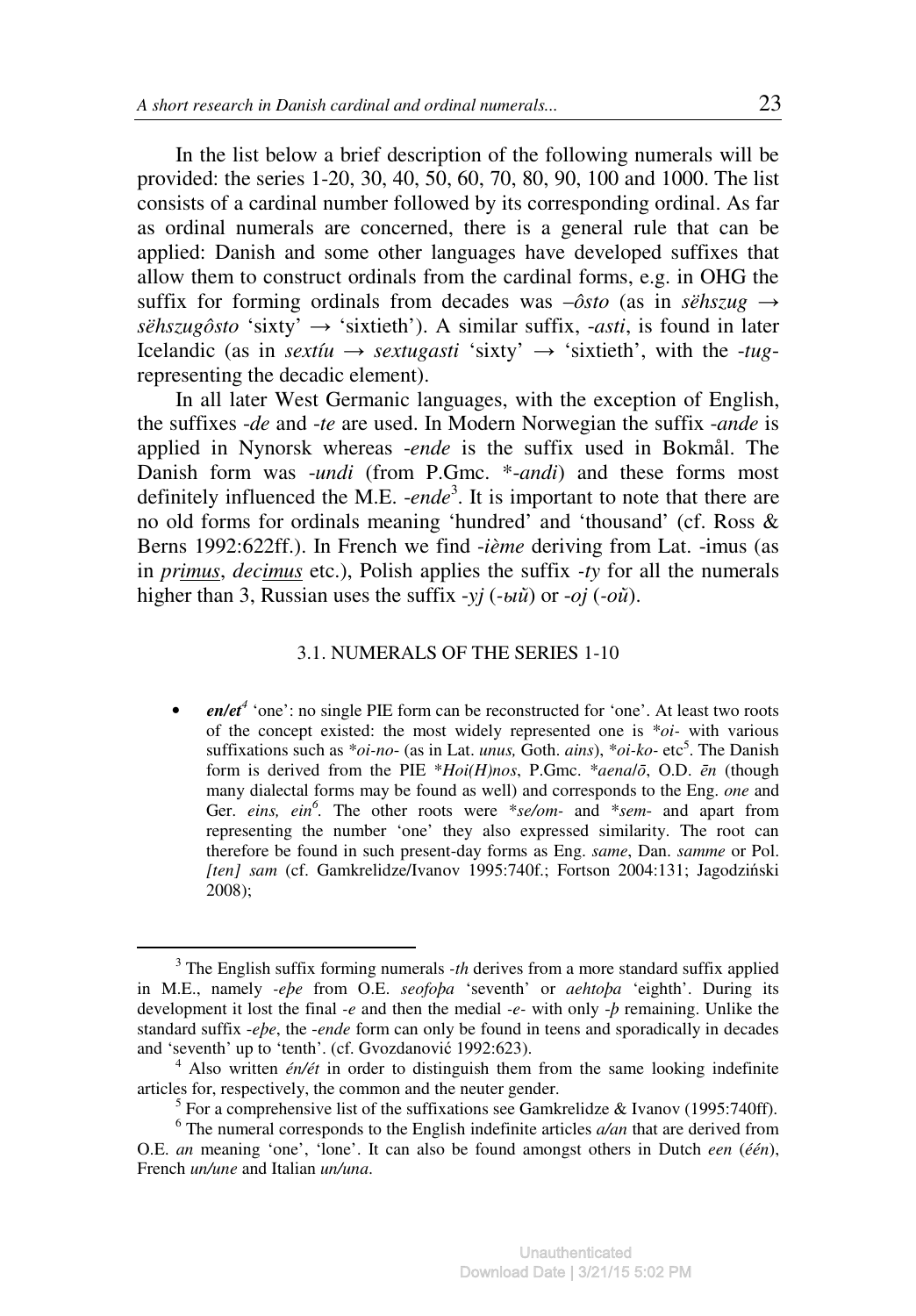- *første* 'first': the numeral does not come from 'one' but is rather a word meaning 'front most', 'fore', 'foremost' and is usually derived from PIE \* $pgh_3$ - with various extension stems (cf. Fortson 2004:132). A few forms of 'first' may be distinguished among IE languages, but let us concentrate on the Danish path only. The O.D. form was *fyrstær*/*fyrsti* (cf. Ross & Berns 1992:625) derived from P.Gmc. superlative form of *for* (cf. Becker-Christensen 1999). Compare Ger. *erste* (from OHG *furisto*, cf. Ger. *Fürst* 'prince') and Dut. *eerst(e)* (both forms can also be derived from OHG superlative subtype *êristo* that results in Ger. *ehe(r)* Dut. *eer* meaning 'before, earlier'), Pol. *pierwszy*, Rus. *pervyj* (первый) (from OCS *pr*ĭ*v*; cf. Jagodziński 2008);
- *to* 'two': from PIE \*duoh₁ or an even earlier form \*du, via P.Gmc. \*twāi, \*twā and O.D. thē (cf. Ross & Berns 1992:562; Becker-Christensen 1999; Jagodziński 2008). Compare Ger. zwei, Dut. twee, Fr. deux, Pol. dwa, Rus. dva (два);
- *anden, andet* 'second' (the forms are used for, respectively, the common and the neuter gender): basically, no form of 'second' can be reconstructed in PIE due to the fact that daughter languages typically use expressions meaning 'other' or 'following', e.g. Lat. secundus means exactly 'following' (cf. Fortson 2004:132; Beekes 1995:216). The Danish form is accounted for in Becker-Christensen (1999) in a similar manner: "[…] akkusativ maskulinum sing. af ældre middeldansk annær ← fællesgermansk \*anaraz ← indoeuropæisk \*anteros [...]" with \*anteros meaning 'the other from the two'. The O.D. form was annar and annan (cf. Ross & Berns 1992:625). Compare Ger. andere, Dut. ander, Fr. autre. It. altro.

As we can see, the words for 'first' and 'second' are suppletives – forms semantically not related to the cardinal numeral (cf. Becker-Christensen 1999). The same can be observed in Pol. *drugi* which replaced *wtóry*, which is still present in Rus. *vtoroj* (второй), and probably derives from PIE \**witero*- 'the one leading further' (cf. Jagodziński 2008).

 It is also worth having a closer look at 'both', since its development is quite similar to 'two': nominative masculine P.Gmc. bae (cf. \**twae*), genitive P.Gmc. ƀō*j*ō via O.D. *bæggia* to Dan. *begge* 'both' (cf. Ross & Berns 1992:571). Cf. Ger. and Dut. *beide*, Pol. *oboje*, *obydwa*, Rus. *obe* (*óбе*).

- *tre* 'three': There are several suggestions that the numeral 'three' may have been influenced by 'two'. The PIE form \**treies* is hard to account for, but the stem *ter*- or -*tor*- appears in many words signifying a pair, e.g. IE \**p*ə*ter* – *m*ā*ter*  'father' – 'mother', so it may be that 'three' was basically 'two plus one' (cf. Jagodziński 2008). Compare also OEN \**þr*ē*m* from \**þrim* + dative *tw*ē*m* that results in O.D. *thr*ē*m* (cf. Ross & Berns 1992:578). The development of the numeral: "fællesgermansk \**þr*ī*z* ← indoeuropæisk \**treies* […]" (Becker-Christensen 1999), the O.D. form being *thr*ī. Compare Eng. *three*, Ger. *drei*, Dut. *drie*, Fr. *trois*, It. *tre*, Pol. *trzy*, Rus. *tri* (три).
- *tredje* 'third': PIE \**tretjó*-, P.Gmc. *þridjan/*ō*n-,* O.D. *thrithia* (cf. Ross & Berns 1992:626);
- *fire* 'four': the numeral is based on the PIE \**k*ʷ*etu*ō*r*-. The numeral is then further accounted for by the means of the P.N. forms \**fe*δ*ura*/ō*-* and \**fe*δ*uri-* that, as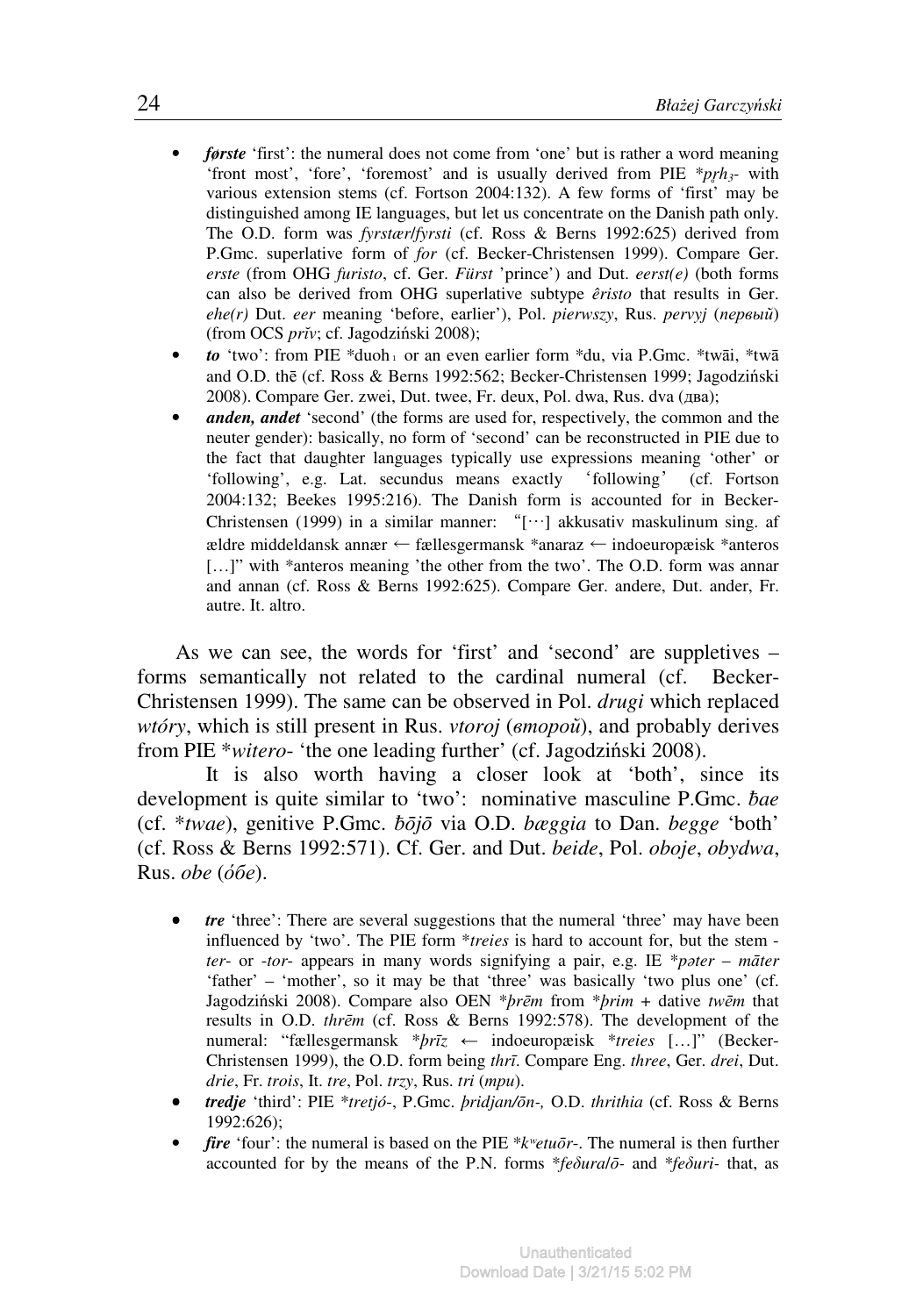a result of sound changes, became O.D. *fi*ō*rir* (nominative masculine form) and Dan. *fire* (cf. Ross & Berns 1992:579f.). Compare Ger. and Dut. *vier*, Fr. *quatre*, It. *quattro*, Pol. *cztery*, Rus. č*etyre* (четыре);

- *fjerde* **'**fourth': PIE \**petwúrto*/ā→ P.Gmc. \**fe*đ*uþran*/ō*n-*, O.D. *fiarthi* and *fiarþæ* (Ross & Berns 1992:627);
- *fem* 'five': it is worth mentioning that the numeral is strongly connected with the word 'fist' (Ger. *Faust*, Pol. *pi*ęść; cf. Jagodziński 2008). The forms are: PIE \**penk<sup>w</sup> e* via P.Gmc. \**fimf* → \**fimm* and O.D. *feem* → *f*ă*m* (Ross & Berns 1992:585f.). Compare Ger. *fünf*, Dut. *vijf*, Pol. *pi*ęć, Rus. *pjat*ʹ (пять);
- *femte* 'fifth': P.Gmc. \**fimftan*/ō*n-,* O.D. *fæmtæ/fæmte* (cf. Ross & Berns 1992:628f.);
- *seks* 'six': PIE \**(s)uéks*, P.Gmc. \**sexs*, O.D. *sæx*/*sex* (cf. Ross & Berns 1992:585). Compare Ger. *sechs*, Dut. *zes*, Fr. *six*, It. *sei*, Pol. *sze*ść, Rus. *šest*ʹ (шесть);
- *sjette* 'sixth': PIE \**sek*̑ *to/*ā*-,* P.Gmc. *sextan*/ō*n*-. O.D. shows several forms (for a full list cf. Ross & Berns 1992:628): *sæxte*, *sætti*, *sættæ*, *sette* (…);
- *syv* 'seven': PIE *\*séptm*, P.Gmc. \**se*ƀ*un*, O.D. *si*ū (cf. Ross & Berns 1992:586). Compare Ger. *sieben*, Dut. *zeven*, Fr. *sept*, It. *sette*, Pol, *siedem*, Rus. *sem*ʹ (семь);
- *syvende* 'seventh': PIE \**sepm*̥ *to*/ā-, P.Gmc. \**se*ƀ*unþan/*ō*n-*, O.D. *si*ū*ndi* (cf. Ross & Berns 1992:629);
- *otte* 'eight': PIE \* *h*₃*e*ḱ*teh*₃, P.Gmc. \**axtau*, O.D. ā*tta* (cf. Ross & Berns 1992:588). Compare Ger. and Dut. *acht*, Fr. *huit*, It. *otto*, Pol. *osiem*, Rus. *vosem*ʹ (восемь);
- *ottende* 'eighth': PIE \**ok*̑ *t*ṓ*to/*ā*-*, P.Gmc. *axt*ṓ*þan/*ō*n-*, O.D. ā*ttundi* (cf. Ross & Berns 1992:629f.);
- *ni* 'nine': \**(h*₁*)néun*, P.Gmc. \**newun*, O.D. *n*ī (Ross & Berns 1992:589); Compare Ger. *neun*, Dut. *negen*, Fr. *neuf*, It. *nove*. The Pol. *dziewi*ęć and the Rus. *devjat*ʹ (девять) are explained in the following manner (cf. Jagodziński 2008): the initial n- was replaced by d- as a result of the  $d-n < n-n$  dissimilation and probably under the influence of the following numeral 'ten' dziesięć/desjatʹ (десять);
- *niende* 'ninth': PIE *new*ṇ́ *to/*ā*-*, P.Gmc. *newunþan/*ō*n-*, O.D. *n*ī*undæ* (cf. Ross & Berns 1992:630);
- *ti* 'ten': descending from the PIE \**dé*ḱ*mt* probably derived from \**de* or \*-*dwe* 'two' and \**kjm-*, \**kjem-* 'hand', thus two hands = ten fingers. Via Germanic P.Gmc. \**te*χ*un* and O.D. *t*ī (Ross & Berns 1992:590f.). Compare Ger. *zehn*, Dut. *tien*, Fr. *dix*, It. *dieci*, Pol. *dziesi*ęć, Rus. *desjat*ʹ (десять);
- *tiende* 'tenth': PIE \**de*ḱ*m*̥ *to/*ā*-*, P.Gmc. \**te*χ*undan/*ō*n-*, \**te*ʒ*unþan/*ō*n-*, O.D. \**ti*ū*ndi*→*tiunæ* (cf. Ross & Berns 1992:631f.).

"Ten" and "tenth" require some additional information. The ordinal number *tiende* underwent substantivization and began to mean 'tithe'. In Dan. *tiende* and in Ger. *zehnte* mean 'tenth' as well as 'tithe'. Also the Fr. *dime* or *dime*, It. *decima* (from Lat. *decimal*), Pol. *dziesi*ę*cina*, Rus. *desjatina* (десятина) reflect this. Moreover, 'ten' is used as a suffix to create the numerals of the series 13-19: the rule is that the suffix is attached to a cardinal number. There are two exceptions to this rule though – Gothic, e.g. *fimftataíhunda* 'fifteenth' and OHG., e.g.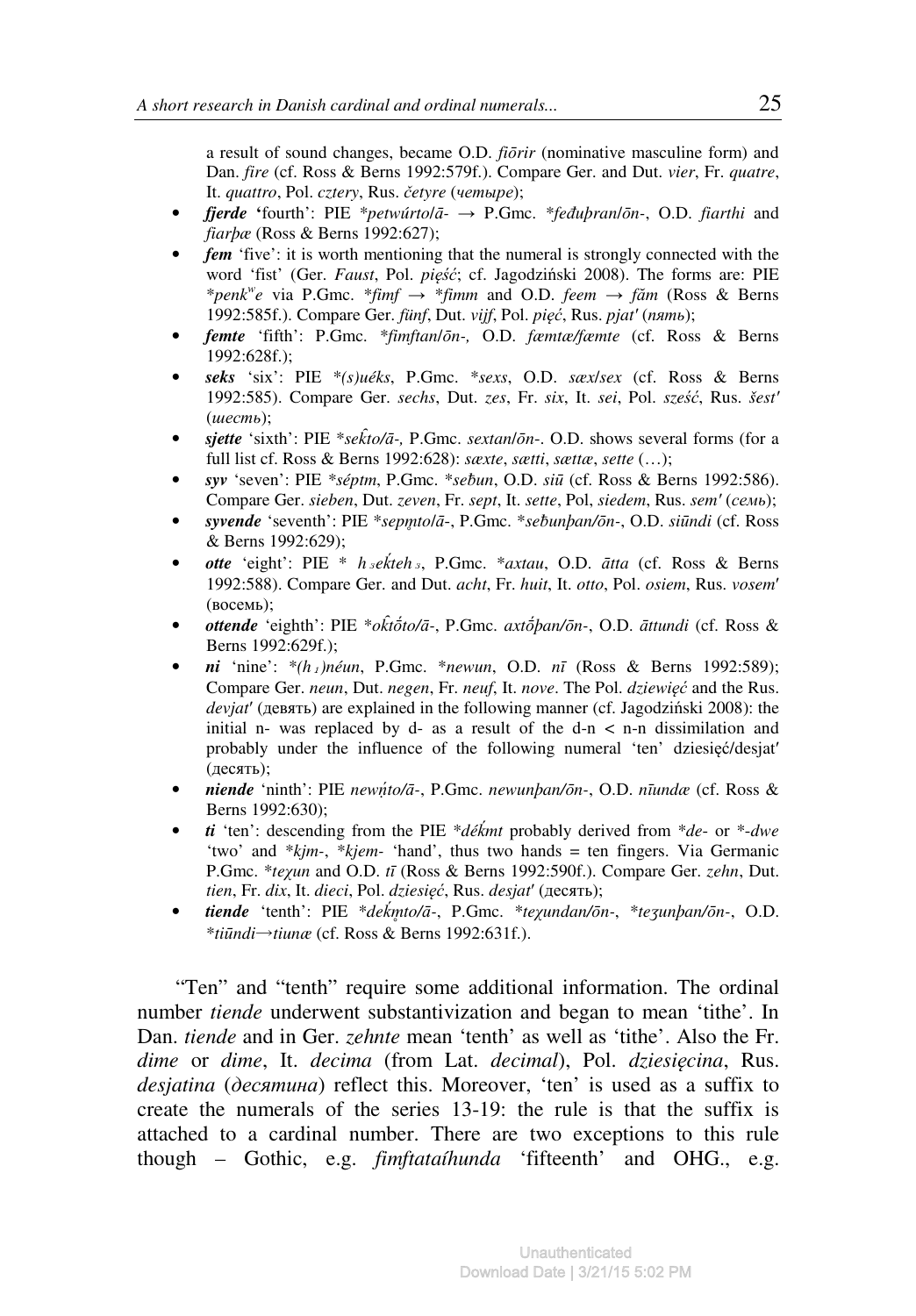*drittozëhanto* 'thirteenth' – both of them form the ordinals by attaching the suffix to an ordinal number (cf. Ross & Berns 1992:633).

# 3.2. NUMERALS OF THE SERIES 11-19

This time there will be no PIE forms given, because it is simply not possible to reconstruct them – they probably were never firmly established. This numeral series was usually formed without any fixed order. They could be connected by conjunctions or prepositions, e.g. Lat. *decem et duo (duodecim)*. In the series, the Germanic and the Baltic numbers 11 and 12 are exceptional – they are based on the P.Gmc. verb \**leik<sup>w</sup> -* or \**leip-* 'to leave' that expresses the amount over ten (cf. Blažek 1999:332). The verb can be found in its O.N. descendant *lifna*, Dan. *levne* and Eng. *leave*.

The Polish and the Russian numerals of this series are constructed in a similar manner, namely by adding *-na*ś*cie/*-*nádcat'* (*-*надцать) 'over ten' (literally 'onto ten') to the cardinal number (cf. Jagodziński 2008).

- *Elleve* 'eleven': the literal meaning of the reconstructed form is 'one over ten' it consisted namely of the numeral *en* 'one' and the above-mentioned verb (cf. Becker-Christensen 1999); probably from P.Gmc. \**ainalib* via O.D. *ællivu*, *ællefue*, *elløfuæ* (…) (Ross & Berns 1992:593f.). Compare Ger. and Dut. *elf*;
- *ellevte* **'**eleventh': P.Gmc. \**aina*-*liftan*/ō*n-*, O.D. *ælliftæ*, *ællipte* (Ross & Berns 1992:633f.)
- *tolv* 'twelve': the Proto-Germanic form of the numeral was \**twali*ƀ*-*, it consisted thus of the form  $*tw\bar{a}i$ - 'two' and  $*li\bar{b}$ - 'rest', so it meant 'two over ten' (cf. Becker-Christensen 1999); O.D. form was *tolf* (cf. Ross & Berns 1992:596). Compare: Ger. *zwölf*, Dut. *twaalf*;
- *tolvte* 'twelfth': P.Gmc. \**twa-liftan*/ō*n-*, O.D. *tolfte*. (cf. Ross & Berns 1992:634).

The Danish numerals of the series 13-19 are formed by adding *-ten* (which, of course, means 'ten' and is derived from the Germanic \**te*χ*un*) to a cardinal number preceding it<sup>7</sup>. Some form alternations may occur in the cardinal number. Corresponding ordinals are formed by adding  $-de$  to the cardinal (e.g. *tretten*  $\rightarrow$  *trettende* 'thirteen'  $\rightarrow$  'thirteenth') – due to their regularity they will be not listed here (they can be found together with their O.D. forms in Ross & Berns 1992:635-637) These numerals are:

- *tretten* 'thirteen': P.Gmc. \**þr*ī*z*, O.D. *thræt*ắ*n* (cf. Ross & Berns 1992:597). Compare Germ. *dreizehn*, Dut. *dertien*;
- *fjorten* 'fourteen': O.D. *fi*ō*rt*ắ*n, fi*ŏ*rt*ắ*n* (cf. Ross & Berns 1992:599). Compare Germ. *vierzehn*, Dut. *veertien*;

<sup>7</sup> The same rule is applied, amongst others, by German (-*zehn*, e.g. *dreizehn* 'thirteen') and Dutch (-*tien*, e.g. *zestien* 'sixteen').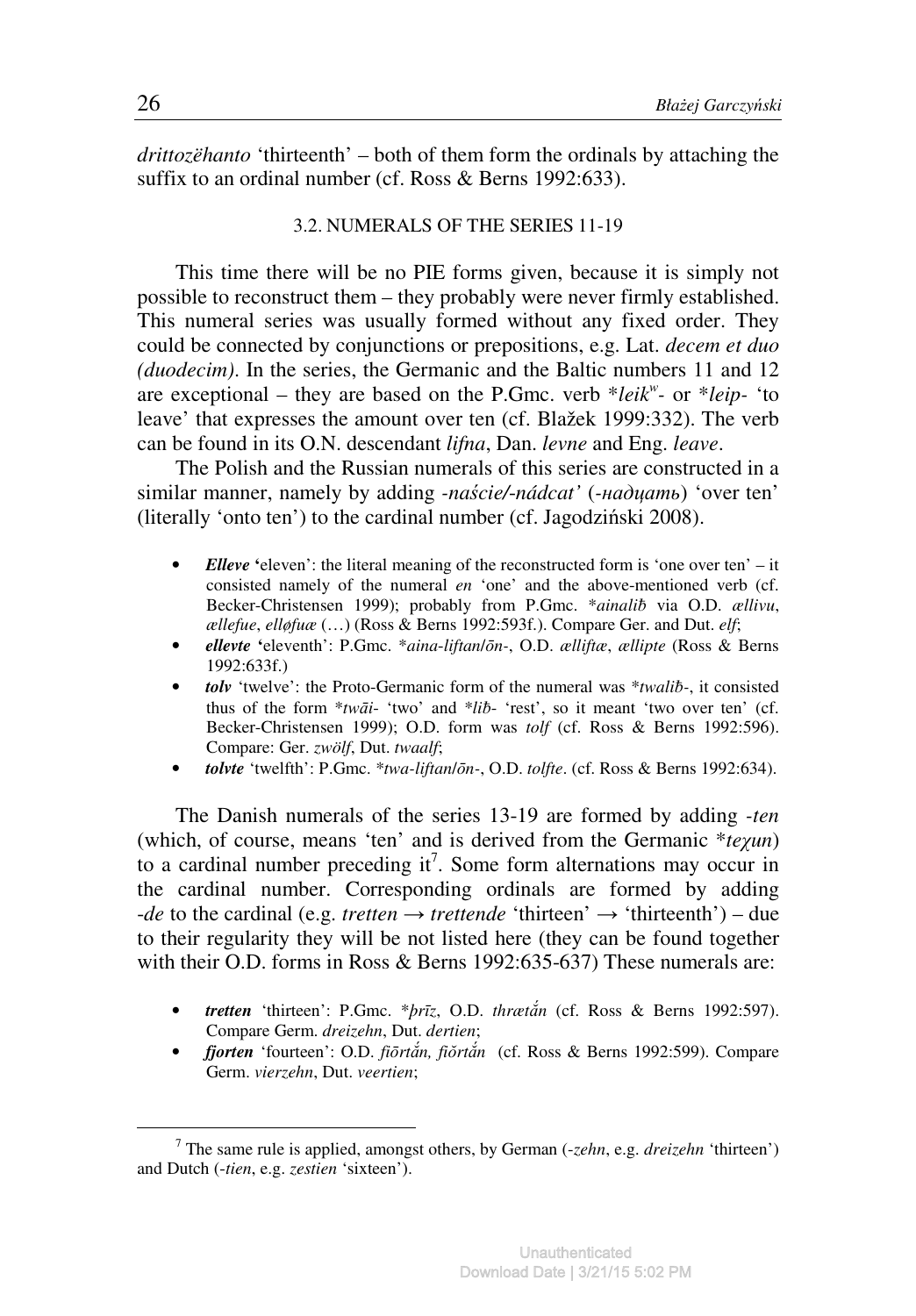- *femten* 'fifteen': O.D. *fæmt*ắ*n* (cf. Ross & Berns 1992:599). Compare Germ. *fünfzehn*, Dut. *vijftien*;
- *seksten*<sup>8</sup> 'sixteen': O.D. *siæxtan* (cf. Ross & Berns 1992:601). Compare Germ. *sechzehn*, Dut. *zestien*;
- *sytten* 'seventeen': O.D. *si*ū*t*ā*n* (cf. Ross & Berns 1992:601). Compare Germ. *siebzehn*, Dut. *zeventien*;
- *atten* 'eighteen': O.D. \*ā*ttan* (cf. Ross & Berns 1992:601f.). Compare Germ. *achtzehn*, Dut. *achttien*;
- *nitten* 'nineteen": O.D. *n*ī*t*ā*n* (cf. Ross & Berns 1992:602). Compare Germ. *neunzehn*, Dut. *negentien*.

#### 3.3. THE DECADES 20-40

Before these numerals will be discussed there are a few words that need to be said about forming ordinals with '-tieth'. "Formally, many of the Proto-Germanic prototypes are identical with two of those given under 'tenth', namely \**te*χ*undan/*ō*n-* and *\*te*ʒ*unþan/*ō*n*" (Ross & Berns 1992:637). These shifted into O.D. \*-*tegundi*, \*-*tegonde* (Noreen 1923: § 94; Brøndum-Nielsen 1950-1957: § 96 cited by Ross & Berns 1992:637f.). Since this formation is general, only O.D. forms will be given while discussing ordinals of this section.

- *tyve* **'**twenty': the reconstructed PIE 'twenty' is \**duid*ḱ*mti* which is a simplified version of the dual \**du*̯*ih<sup>1</sup> -d*ḱ*m*̥ *t*ī*-ih*<sup>1</sup> 'two-tens' (cf. Fortson 2004:131). Blažek (1999:332) suggests that the decades of the series 30-90 were constructed on a basis of a general and probably inherited pattern: "N  $(=3, 4, ..., 9)$  x  $*d\text{k}$ *ont*-'decad' + coll.  $*$ - $H_2$  or pl.  $*$ -s.". The same model is also found in Germanic and Balto-Slavic, e.g. Got. *twai-tigjus,* O.I. *tuttugu*, OCS. *d*ŭ*ades*ę*ti* (cf. Gamkrelidze & Ivanov 1995:744f.). The Scandinavian forms are difficult to explain, though. Ross & Berns (1992:604) argues that if the O.I. form were correspondent to the Gothic one, it should not be fossilized. The O.S. form *tiughu* is also difficult to account for – there are namely no reasons why a word that originally meant 'ten' would suddenly shift its meaning to 'twenty'. The matter is quite intricate and need not be analysed here, so it will suffice to say that the O.D. forms correspond to the O.S (*tiughu*, *tyugho*, …) and that these forms can also be found in the '-ty' suffix as in -*tiughu*, -*tiuwæ*, -*tyghæ* (eventually, the second form began to be used as 'twenty'). The complete explanation can be found in Ross & Berns (1992:604ff.);
- *tyvende* 'twentieth': O.D. *tiugende*, *tiuende*, *tiwende* (cf. Ross & Berns 1992:638).

 $8$  It is worth noticing that this numeral is pronounced ['sajsdan] unlike Swedish, whilst Norwegian has both pronunciations.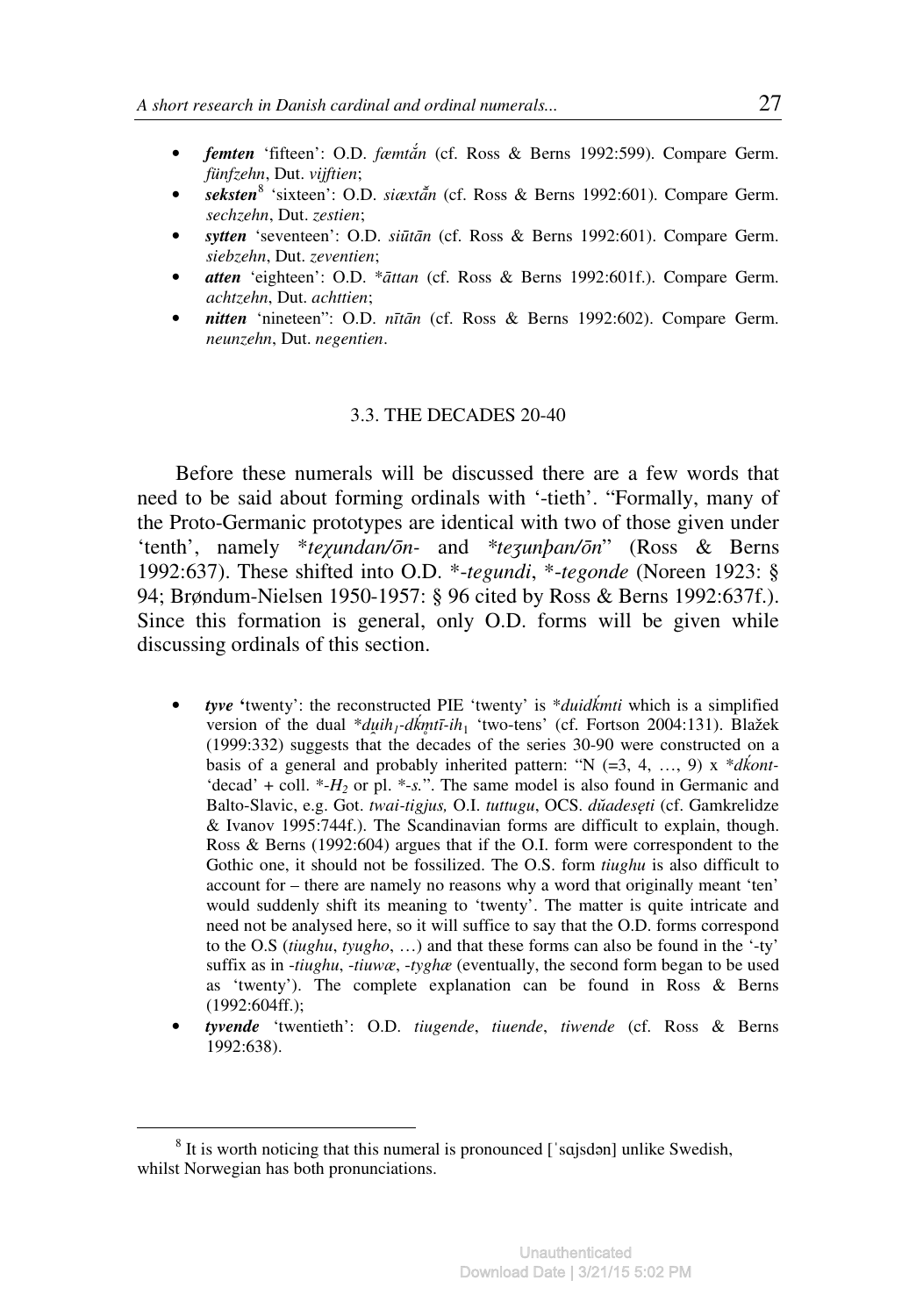There are a few other major and minor formations in IE languages that allow us to construct the decades of the series 30-90. Ross & Berns (1992:607) distinguishes six subdivisions of the Scandinavian languages according the *'-ty'* formations that they apply: "(A1) Icel. *tighir*, etc.; (A2) O.S. -*tiughu*; (A3) O.S. -*tiugh*; (A4) O.S. -*tighi*; (A5) O.S. -*tiughi*; (A6) O.I. -*tugu*; (A7) O.N. -*tigu*; (A8) OIcel. -*togo.*" A3 is not distinctive in O.D., because it may have blended with A2, whereas the existence of A6 is doubtful. I will use the A1-A8 as references for the forms existing in O.D. while discussing 30 and 40:

- *tredive* 'thirty': PIE \**trih*  $\frac{d\hat{k}}{\partial t}$ ; the Danish forms are various and complex depending on the formation they apply. They can be found in Brøndum-Nielsen (1950-1957: § 547C.2) and apply the formations A1, A2, A3, A5 and A6;
- *tredivte* 'thirtieth': O.D. *thrætiughændæ*, *thrædiwghende* (…; cf. Ross & Berns 1992:639);
- *fyrretyve/fyrre*<sup>9</sup> 'forty': PIE \**k<sup>w</sup>eturdkomth*<sub>2</sub>; the numeral is a truncation of its underlying form fyrretyve 'four tens' (the form -tyve is not to be mistaken for 20 – it is derived from the O.N. tigr meaning 10; cf. Becker-Christensen 1999). Following formations are applied: A2, A3, A4, A6 (cf. Ross & Berns 1992:614f.), but there are also the attested forms *thuswartywghæ* and *tysuærtiugh* that belong to the G-type formation (see 3.4. below);
- *fyrretyvende*/*fyrrende* 'fourtieth': O.D. *føretiughende*, *føretiwende* (cf. Ross & Berns 1992:640).

### 3.4. THE DECADES 50-90

Before the PIE (given only for cardinals) and O.D. forms of these numerals will be discussed it has to be mentioned that there is a quite uncommon '-ty' formation characteristic for Old Danish. Ross & Berns (1992:612) enumerates four main types of the first element in this formation (the second form is always 'twenty' in the forms A2, A3 or A6): a cardinal, an ordinal, 'twice' or 'thrice' or a part of *sin* 'time'. All the variations and combinations would simply be too numerous to be listed here, therefore only some examples will be given without pointing to the represented type. Brøndum-Nielsen (1950-1957): § 547 n. 3.) compiles a complete list of them and names them G-type formations.

Each of the numerals, both cardinal and ordinal, has two forms: a long one and a truncated one. The numerals in the following list there are untruncated, because it easier to see the resemblance to their earlier forms. The truncated ones will be given further on:

 $9<sup>9</sup>$  The first form of the cardinal is rather archaic and has been practically replaced by the second.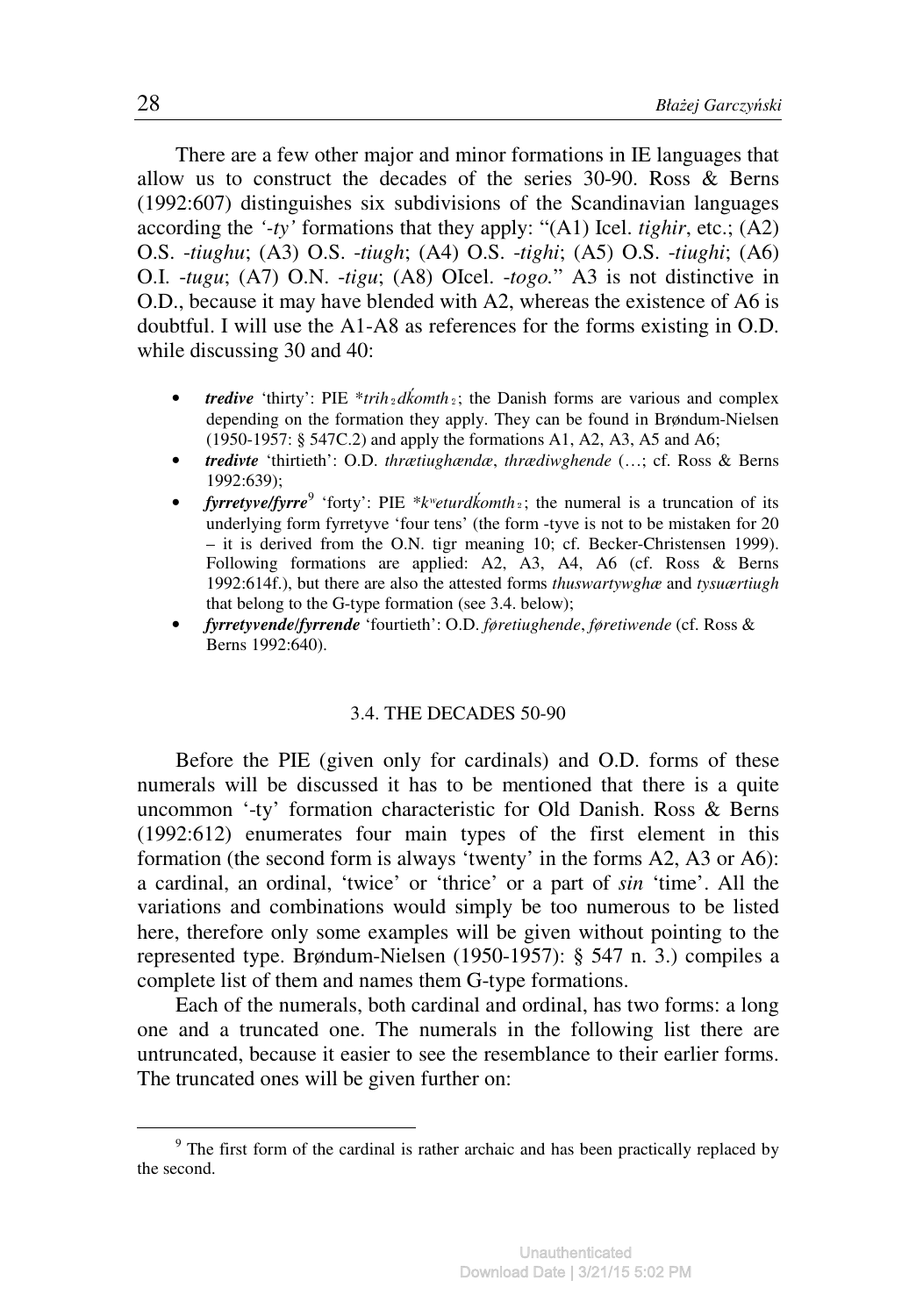- *halvtredsindstyve* 'fifty': PIE \**penk*<sup>*wedkomth*<sub>2</sub>; apart from the major formations</sup> A2, A3, A4 O.D. displays variations of the G-form, e.g. *halfftrediesynnontyughe* (cf. Ross & Berns 1992:616f.);
- *halvtredsindstyvende* 'fiftieth': O.D. G-type forms *halffuetrydiesynnetywende*, *halftredyæsinztyuennæ* (cf. Ross & Berns 1992:640f.);
- *tresindstyve* 'sixty': PIE \**ueksd*ḱ*omth*₂; O.D. applies the A2, A3 and A4 formation; a few examples of the G-type forms are *thrysinstiwo*, *thrysinstiwe*, *thrysinztiwe* (cf. Ross & Berns 1992:616f.);
- *tresindstyvende* 'sixtieth': O.D. *thrysinstywændhe*, *trysinztywenne* (cf. Ross & Berns 1992:640f.);
- *halvfjerdsindstyve* 'seventy': PIE \**septmd*ḱ*omth*₂; O.D. shows the formations A2, A3, A4 and G-type, e.g. *halffierdssinstiwge*, *halffiærdhasinztiwo* (cf. Ross & Berns 1992:618f.);
- *halvfjerdsindstyvende* 'seventieth': O.D. *halffierdesinnetiughe* (cf. Nielsen 1966:145);
- *firsindstyve* 'eighty': PIE \**h*  $\frac{1}{2}$ *kh*  $\frac{1}{2}$ *komth*<sub>2</sub>; the A formation represented here is A4; among the G-type formations we find e.g. *firasinstiwgho*, *firesinstiwgho* (cf. Ross & Berns 1992:618f.);
- *firsindstyvende* 'eightieth': O.D. *firesinnetiughe* (cf. Nielsen 1966:145);
- *halvfemsindstyve* 'ninety': PIE \**h*<sub>*i*</sub> neund*komth*<sub>2</sub>; O.D. displays the A4 form; among the G-type formations we have e.g. *halffæmtæsintyughe*, *halffæmtessinstywæ* (cf. Ross & Berns 1992:619);
- *halvfemsindstyvende* 'ninetieth': O.D. *halfemtesintywende*, *halffæmtæsinætiwghende*.

The present-day Danish numerals of the series of 50-90 require very special examination due to their uniqueness and the system that lies beneath them. When we look at them, we can clearly see that modern Danish inherited only these O.D. forms that belonged to the subtype G.

The forms of the numerals 50, 60, 70, 80 and 90 seem to be completely incomprehensible at first glance when their semantic structure is involved. Although they are indeed difficult to learn due to their complete dissimilarity to other languages, there is a hidden logic that lies behind them. In order to discover this logic we need to analyse where these forms derive from. Let us commence by saying that the forms listed above are already very old-fashioned and can be found rather rarely and that they have been replaced by their truncated forms. The truncated forms are mentioned as a part of the colloquial speech in grammar textbooks already around 1785, but they do not appear in dictionaries until 1860 (cf. Karker 1959:16ff.). These forms are constructed by simply removing the *sindstyve*:

| halvtredsindstyve  | $\rightarrow$ | halvtreds  |
|--------------------|---------------|------------|
| tresindstyve       | $\rightarrow$ | tres       |
| halvfierdsindstyve | $\rightarrow$ | halvfierds |
| firsindstyve       | $\rightarrow$ | firs       |
| halvfemsindstyve   | $\rightarrow$ | halvfems   |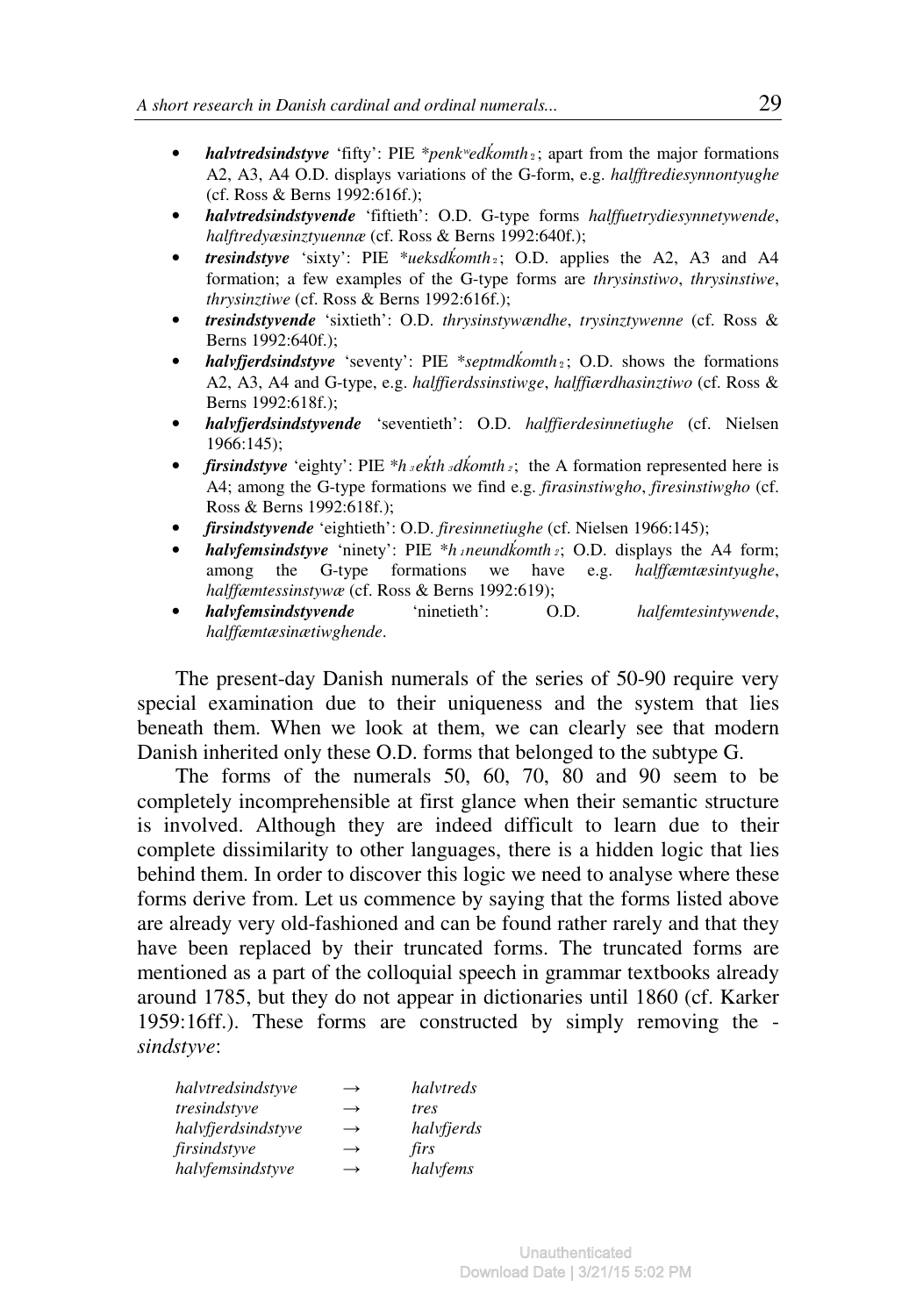As one can see, the forms that the contemporary numerals derive from are compounds consisting of one common element, i.e. *-sindstyve.* Before the forms preceding -*sindstyve* the question at hand: "what is -*sindstyve*?" will have to be answered. And the answer is quite simple: *sinde* (without the *-e* in the compound forms) is an old Germanic form meaning 'multiplied by/times' whilst *tyve* is of course 'twenty'. This would solve the mystery of 60 and 80, which are, respectively, 'three times twenty' and 'four times twenty'.

But what system lies behind the numerals 50, 70 and 90? These numerals require a bit more elaborate explanation. As can be observed, they all apply the prefix *halv*- followed by a somewhat alternated form of the ordinal numeral (*tredje* 'third', *fjerde '*fourth' and *femte* 'fifth'). There used to exist cardinal numerals that consisted of the prefix *halv*- with an ordinal numeral following thereafter. Thus we had *halvtredje*, *halvfjerde* and *halvfemte* that simply meant 'the value of the ordinal numeral minus one half'. In accordance with this *halvtredje* would mean 'three minus half' so 2½, *halvfjerde* would mean 'four minus half' so 3½ etc. The forms *halvtredje* =  $2\frac{1}{2}$  and *halvfjerde* =  $3\frac{1}{2}$  are still existent, but definitely archaic (with one exception discussed further on), but they are an integral part of the numerals 50, 70 and 90. With the given explanation in mind the following numerals are now simple to account for:

| halvtredsindstvve  | $\rightarrow$ | $2\frac{1}{2}$ times $20 = 50$ |
|--------------------|---------------|--------------------------------|
| halvfierdsindstyve | $\rightarrow$ | $3\frac{1}{2}$ times $20 = 70$ |
| halvfemsindstyve   | $\rightarrow$ | $4\frac{1}{2}$ times $20 = 90$ |

As mentioned before, the presented forms are now practically obsolete and have been replaced by their truncated counterparts, they are given in the table in order to show their underlying structure.

Moreover, the following pattern emerges: Danish uses multiplication of 10 for the numerals 20, 30 and up to 40, it switches then to multiplications of 20, even though a quite complicated usage of fractions is necessary, although it is not uncommon to some other languages (cf. Hurford 1975:118).

Naturally, one does not have to know all this in order to master these numerals, especially if linguistically untrained learners are in question, but it definitely makes them more transparent.

Additionally, it is worth mentioning that these forms are not exclusively restricted to the Danish numeral system, but appear in another Scandinavian language, namely Faroese, which, though belonging to the West Scandinavian branch and sharing the majority of its features with Icelandic (thus rendering them both mutually intelligible), has been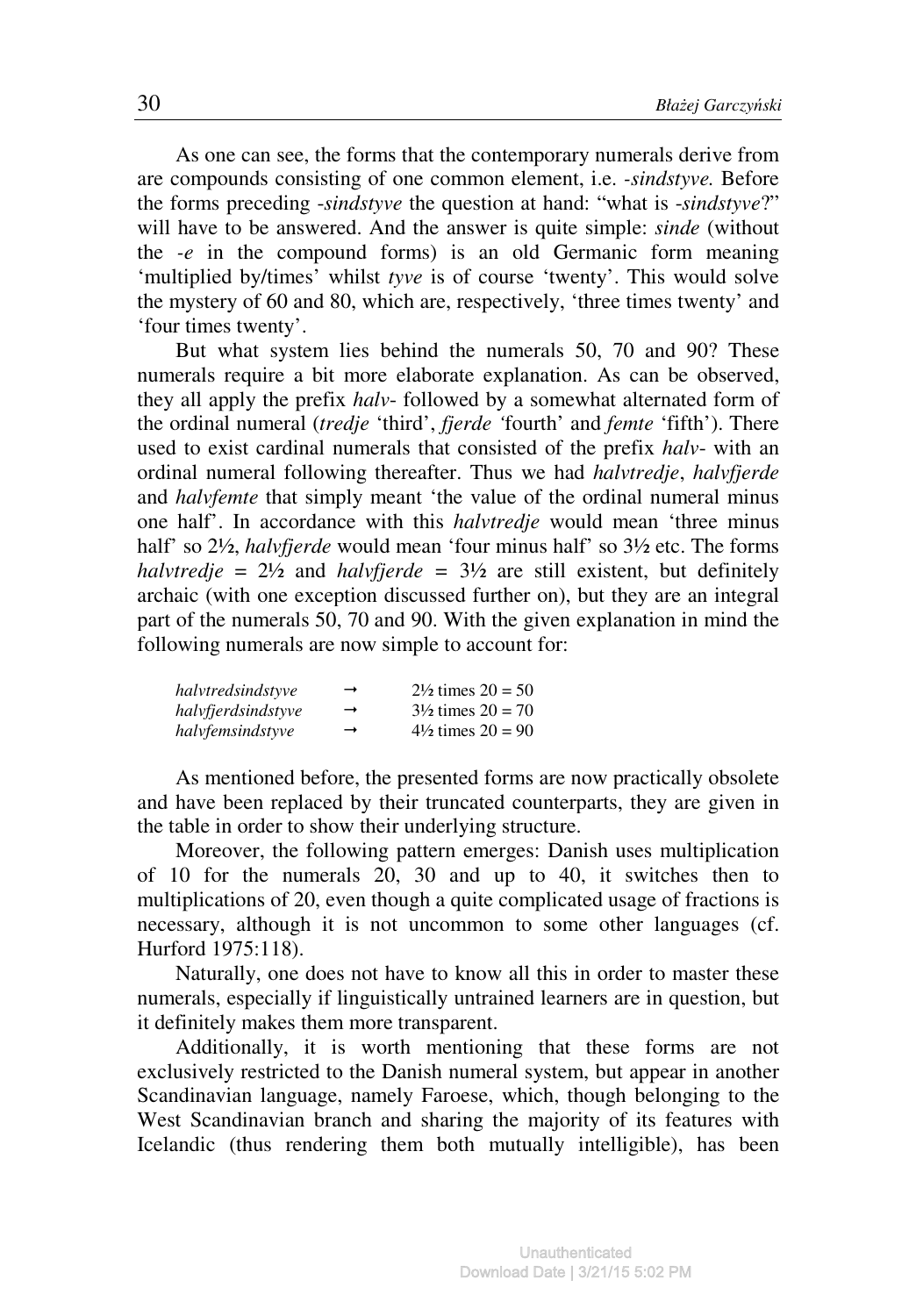influenced by Danish due to its historical bonds with the Danish Kingdom – Danish was introduced as the official written language in 1540 and contributed to the Faroese syntax and vocabulary, including the numerals of the discussed series (cf. Magnussen 2009:252f.), whose forms are: *hálvtrýsinstjúgu* (50), *trýsinstjúgu* (60), *hálvfjerðsinstjúgu* (70), *fýrsinstjúgu* (80), *hálvfemsinstjúgu* (90). As in Danish, these numbers underwent truncation (*hálvtrýss*, *trýss*, *hálvfjerðs*, *fýrs*, *hálvfems*), and are now rather obsolete, but still occasionally used in writing or while speaking in order to add emphasis (cf. Lockwood 2002:64).

The strongest evidence for the underlying long forms is the formation of corresponding ordinal numerals that applies the long forms, though the long form ordinal numerals possess truncation counterparts that were recorded as correct in *Retskrivningsordbogen* in the year 1986. These are used mainly in everyday colloquial speech. The following table illustrates these relationships (cf. Hurford 1975:117f.):

| Cardinal<br>numeral | Ordinal numeral       |                        |
|---------------------|-----------------------|------------------------|
|                     | Long form             | <b>Truncation form</b> |
| fyrre $(40)$        | fyrretyvende          | fyrrende               |
| halvtreds (50)      | halvtredsindstyvende  | halvtredsende          |
| tres $(60)$         | tresindstyvende       | tressende              |
| halvfjerds (70)     | halvfjerdsindstyvende | halvfjerdsende         |
| firs(80)            | firsindstyvende       | firsende               |
| halvfems (90)       | halvfemsindstyvende   | halvfemsende           |

(Fig 1.) *Danish cardinal and ordinal numerals of the series 40-90* 

Although the rule does not apply to *tredive* (30)  $\rightarrow$  *tredivte* (30<sup>th</sup>) it is worth to examine the form of this numeral for it is constructed by the same means as *fyrre* (40): the O.N. form was namely *þrír tiger* the M.D. form was *tredive*, which is simply 'three tens'.

As mentioned before, the cardinal numerals consisting of *halv*- and an ordinal are archaic and rarely used with one important exception: *halvanden* that is 'one and a half'. *Ordbog over det danske Sprog* says the following: "**halvanden** […] (*glda*. halfannan, *æda.* halfændre […], *oldn.* halfr annr, *jf*. *ty*. anderthalb".

*Politikens Nudansk Ordbog med etymologi* (1999) says that the usage of the numeral corresponds to expressions used for telling the time, e.g. *halv to* (literally 'half two') derived from an older form *halvgåen to* (literally 'half gone two'), which means that one half of a whole hour has passed since one o'clock. The usage of the form for telling the time is found not only in Danish but also in German (e.g. *Es ist halb zwei* 'It's half past one') or Polish (though only dialectically: *pół dziewi*ą*tej* 'half past eight' literally 'half of nine'; cf. Czesak 2005). Here we also deal with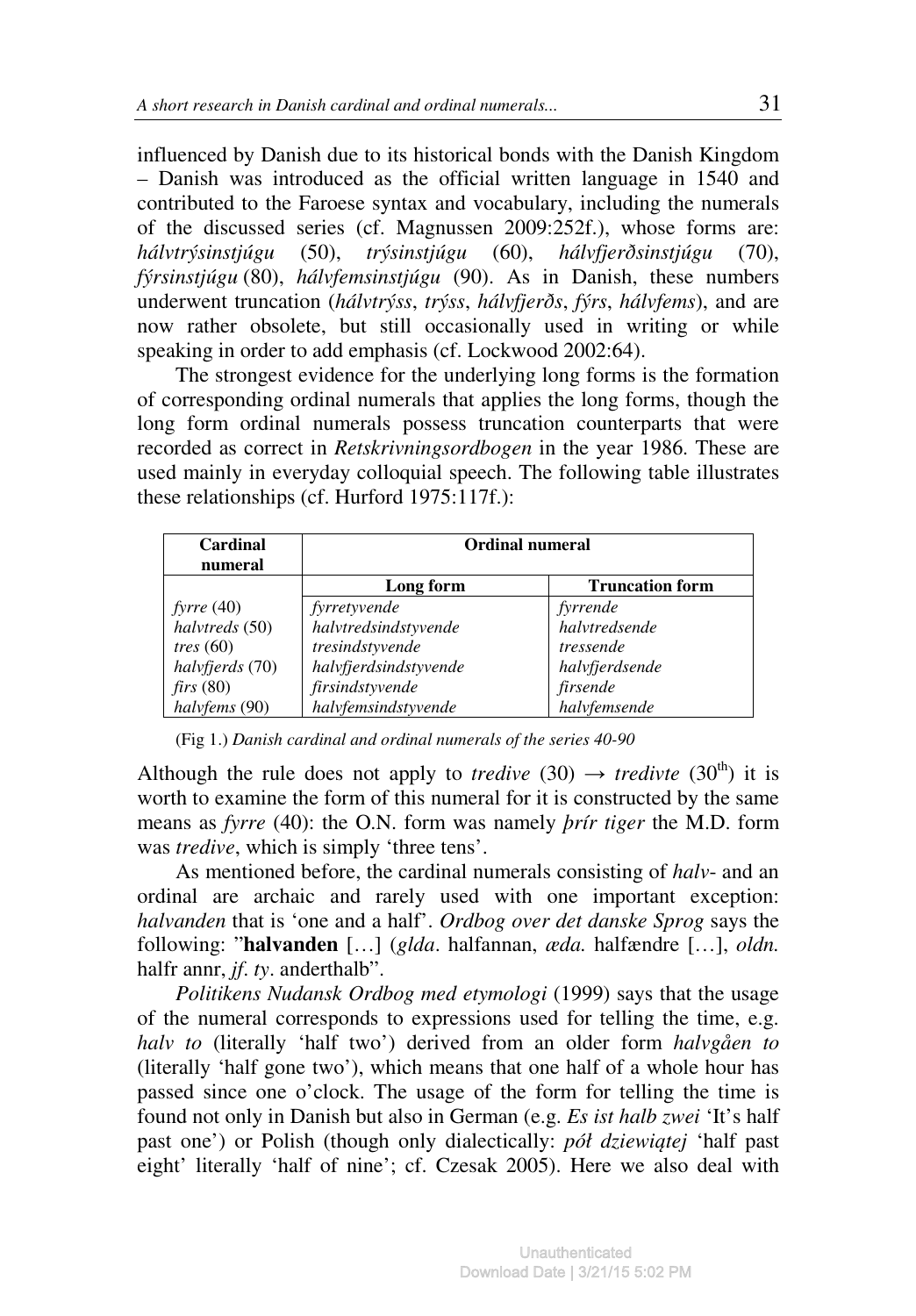a reference to the German numerals *anderthalb* and *dritthalb*. Surprisingly, these German numerals basically share the same structure, though reversed and with a middle *-t-,* which can be explained in the following manner: *anderthalb* is derived from MHG. *anderhalp*. Grimm accounts for the appearance of the middle *-t-* in the *Deutsches Wörterbuch* (1854) by saying that the ordinal character of the numeral led to copying of the middle *-t-* from ordinals (1854:314):*"das der zählende auf die mitte oder hälfte von* 1 *zu* 2 *gelange,* das andere *(zweite) halb erreicht sei*".

Kluge (1999:283) says that this way of counting is common in all Germanic languages.

In *Politikens Nudansk Ordbog med etymologi* (1999) we find the following information under the entry 'halv': "fællesgermansk *\*xalba*-'halv' egl. 'overskåret' indoeuropæisk *\*kolpo-, \*kelp-, \*skelp-* 'skære'; besl. m. latin *scalpere* 'snittemejsle'".

Similar numerals forms (a compound of the word *pół-* 'half' and an ordinal) may also be found in Polish: *półtora* (1½), which still functions today, and now obsolete numerals *półtrzecia* (2½), *półczwarta* (3½), *półpi*ą*ta*/*półpi*ę*ta* (4½), *półdziesi*ą*ta* (9½) or even higher ones such as *półczwartana*ś*cie* (13½). *Pół-* is derived from the PIE *\*(s)pel-* meaning 'to split, to tear apart, to rip off', so the basic meaning was that we "rip off" the half (*pół*) from the accompanying numeral (cf. Bańkowski 2000:752ff.; Boryś 2005:477). A similar concept can be found in the Germanic verb \**leik<sup>w</sup> -* or \**leip-* (see 3.2.).

Russian has these forms as well: *poltora* (полтора; 1½) and now obsolete *pol' trét*ʹ*ja/tret'i* (поль третья*/*третьи; 2½), *pol' pjata/pjaty*  (поль пята*/*пяты; 4½) etc. (cf. Černyh 1994:54).

### 3.5. 'HUNDRED', 'THOUSAND':

The examination of the PIE numeral \**k*̑*mtóm* 'one hundred' led to discerning two main European branches: the centum and the satem branch. In the former group, the initial  $\hat{k}$ <sup>*-*</sup> was hardened and blended with  $*k$ <sup>*-*</sup>, whereas in the latter group it shifted into an affricative or even a fricative. The Germanic branch belongs to the former group, whereas Slavic languages belong to the latter (compare Pol. *sto*, Rus. *sto* (сто); cf. Jagodziński 2008).

• *hundrede/hundred* 'hundred': from the PIE form \**d*ḱ*mtóm* (meaning originally 'tenth ten') simplified to  $*\hat{k}$ *mtóm* – the initial *d*- disappeared, but can still be as a glottal stop e.g. in Gr. *hekatón* (cf. Fortson 2004:131; Beekes 1995:213). It is worth mentioning that apart from the continuation of the PIE form there are also innovative Germanic forms to be found interpreted as 'tenty', e.g. Goth.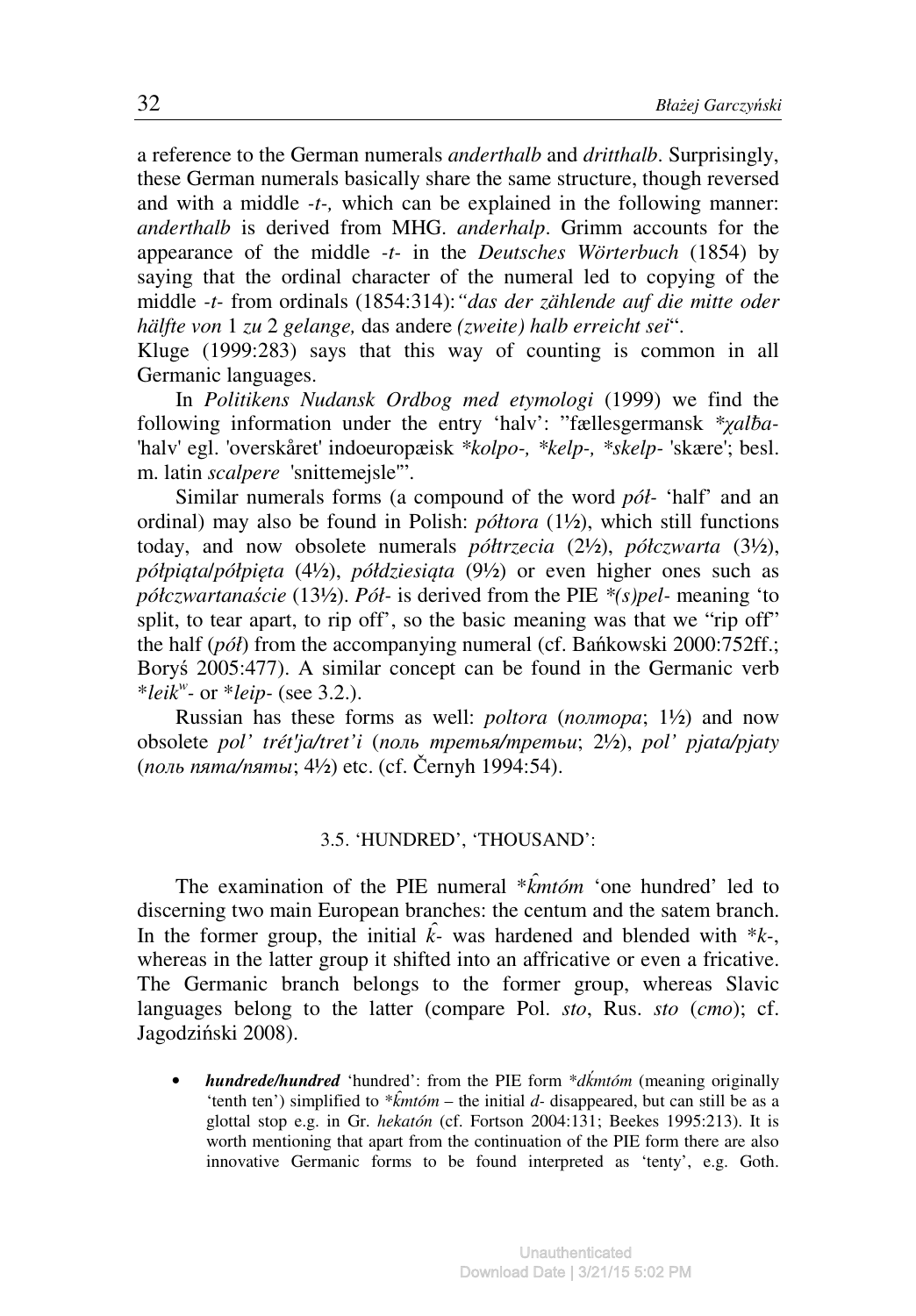*taihuntehund* or OHG *zëhanzo/zëhanzug* (cf. Blažek 1999:30), which also appear in O.D. among the G-type formations e.g. *femsynnætyffwæ*, *femsynnomtiwffwe*  (cf. Ross & Berns 1992:619). Other forms such as *hundrath*, *hundrætth* are explained from the stem \*-*roda*, which originates from the P.Gmc. \**rada -nta* (cf. Ross & Berns 1992:620). What is also interesting is the fact that the Old Norse *hundrað* may also mean 120 and is then called great (big, long) hundred (*stórt hundrað*), which again proves that Germanic cultures perceived 12 (together with 11) as a primary number and used it for counting various trading commodities (cf. Goodare 1993:395ff.). The big hundred may also be found (however with some irregularities concerning its use) in English, German (always as *großhundert* 'great hundred'), Frisian, Gothic and the Nordic languages (cf. Mengden 2013:4).

All higher hundreds are not represented by any common forms in PIE descendant languages. To express these numbers, different means are used, e.g. Goth. *þrija hunda* 'three hundred', compounds such as Lat. *tr*ē*cent*ī, or a collective as in O.Lat. *sescentum* 'a unit of six hundred' (cf. Beekes 1995:213).

• *tusinde/tusind* 'thousand': PIE *\**ǵʰ*es-l-*. There are several forms of 'thousand' in Indo-European languages, but it is impossible to reconstruct a common one for the Germanic, Baltic and Slavic group, hence alternative constructions had to be proposed. As far as the Germanic reconstruction is concerned, one of the suggested forms is \**tusokmtī* meaning 'strong hundred' that evolved into the Germanic \**þ*ū*s(a)-*χ*unði*, but the form is attested only in O.I. *þúshund* and can be compared to the O.S. *þúshundrað* The other suggested forms are \**t*ū*(s/t)-sn*̥*t-/ sont-/-sent-* meaning 'thick-being' or \**t*ū*s-n*̥*t-/-ont-/-ent-* (from the root \**t*ū*s-* 'to swell') that can be found in O.D. *thusand*/*thusend* (cf. Blažek 1999:315). Compare Ger. *tausend*, Dut. *duizend*, Pol. *tysi*ą*c*, Rus. *tysja*č*a* (тысяча).

All the Germanic numbers above 'thousand' are borrowed from French (cf. Ross & Berns 1992:632f.).

### 3.6. UNITS OF MEASUREMENT

One of the many and diverse uses of a counting system pertains to various trading goods that usually were packed in bundles containing a specific number or amount of the merchandise, which were referred to with help of different units of quantity. Therefore, apart from the "regular" decimal and vigesimal numerals found in the analysed series, there are also other ones in the language as in the case of the already mentioned *score*. In this case, Danish displays a combination of decimal, vigesimal, base-12 (duodecimal) and base-6 (sexagesismal) systems:

• *deger* 'dicker' = 10: from Lat. *decuria* derived from *decem*. Compare Ger. Decker (cf. ODS). The unit was usually used for large animal skins or hides, for smaller skins *zimmer (simmer)* = 40: from Ger. *Zimmer*;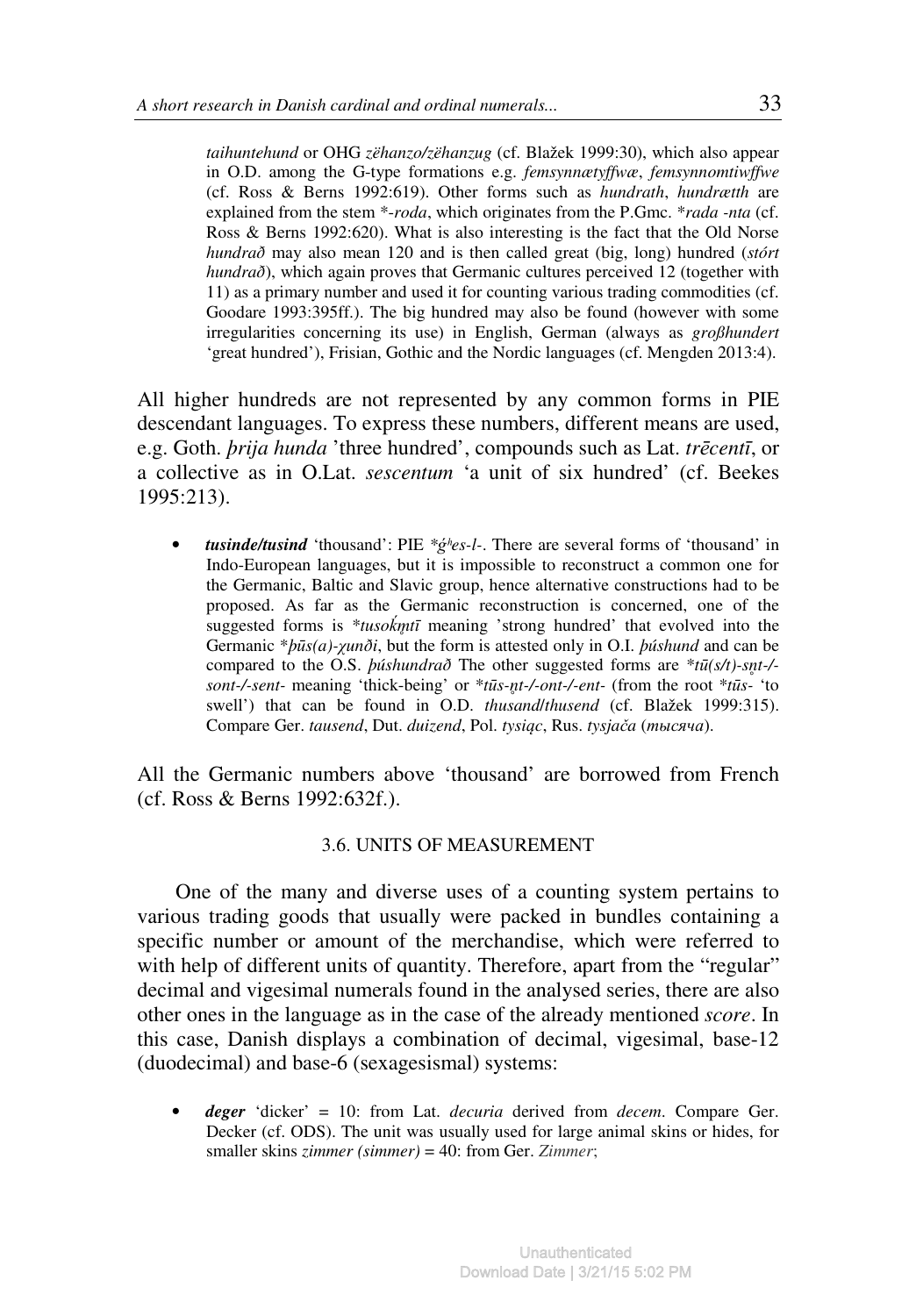- *dusin* 'dozen' = 12: often while giving an approximate amount; O.D. *dosin* (cf. ODS) from  $du/s + in \leftarrow$  French *douzaine*  $\leftarrow$  derived from *douze* 'twelve'  $\leftarrow$  Latin *duodecim* (…) 'twelve', actually 'two and ten' (compare *december*, *duo*; Becker-Christensen 1999). Compare Ger. *Dutzend*, Dut. *dozijn,* It. *dozzina* Pol. *tuzin*, Rus. *djužina* (дюжина);
- *tylyt* 'dozen' = 12: used only when referring to timber, from O.N. *tylft* 'amount of twelve';
- $snes$  'score' = 20: often used while giving an approximate amount, is a common Germanic word for counting related to the verb *snide* 'to cut'. The original meaning was 'a cut off branch' and therefore 'the number of items on the branch' (cf. Becker- Christensen 1999). See also 2.3. in this article;
- *skok* 'sixty': i.e. *tre snese* 'three score' from P.Gmc. \**skukka* (cf.: OED), today usually used in the meaning 'a large amount of things', but also dialectically for counting sheaves (cf. ODS). Compare Engl. *shock*, Ger. *Schock*;
- *ol* 'eighty': i.e. *fire snese* 'four score', from O.N. *völr*, Got. *walus* (cf. DDO) usually used for counting eggs or herrings, is a is a common Germanic word originally referring to a rod or a stick that could hold eighty herrings (cf. Becker-Christensen 1999);
- *gros* 'gross' = 144: an abbreviated French form *douzaine grosse* meaning 'large dozen' from Lat. *grossus* 'large, thick' (cf. Becker-Christensen 1999). Compare Eng. *gross*, Ger. *Gros*, Dut. *gros*, Pol. *gros*, Rus. *gross* (гросс);
- **balle** 'bale' = this unit refers to sheets of paper, but the amount it denotes depends on the paper type: 4000 sheets of waste paper or filter paper, 4800 sheets of writing or blotting paper, 5000 sheets of printing paper (cf. Blangstrup 1915:577).

As we can see, *snes*, *skok* and *ol* can also be treated as yet another piece of evidence for traces of the vigesimal system not only in Danish but also other languages, which leads us to the conclusion that the "regular" counting system was supplemented by these forms when specific items, mainly various goods, were concerned.

Moreover, as we could see earlier, the Germanic languages form the numbers '11' and '12' in a completely different manner (by adding '-*lif'*) than the following numbers, which are formed by adding '-*teen'* (cf. 3.2.). The break between these numbers seems to be a trace of a duodecimal counting (as seen above in *dusin*, *tylvt*, *gros*, *balle*), whose relics may still be found in other languages often combined with the sexagesimal system – 12 months in a year, 24 hours (12x2) in a day, 60 minutes in one hour etc. (cf. Mengden 2013:5).

### 3.7. LANGUAGE REFORMS

In order to simplify the numeral system and support efficient communication between the language users in the Nordic community various reform bills were introduced by the Danish and Norwegian ministries. These bills are presented briefly in the following paragraphs.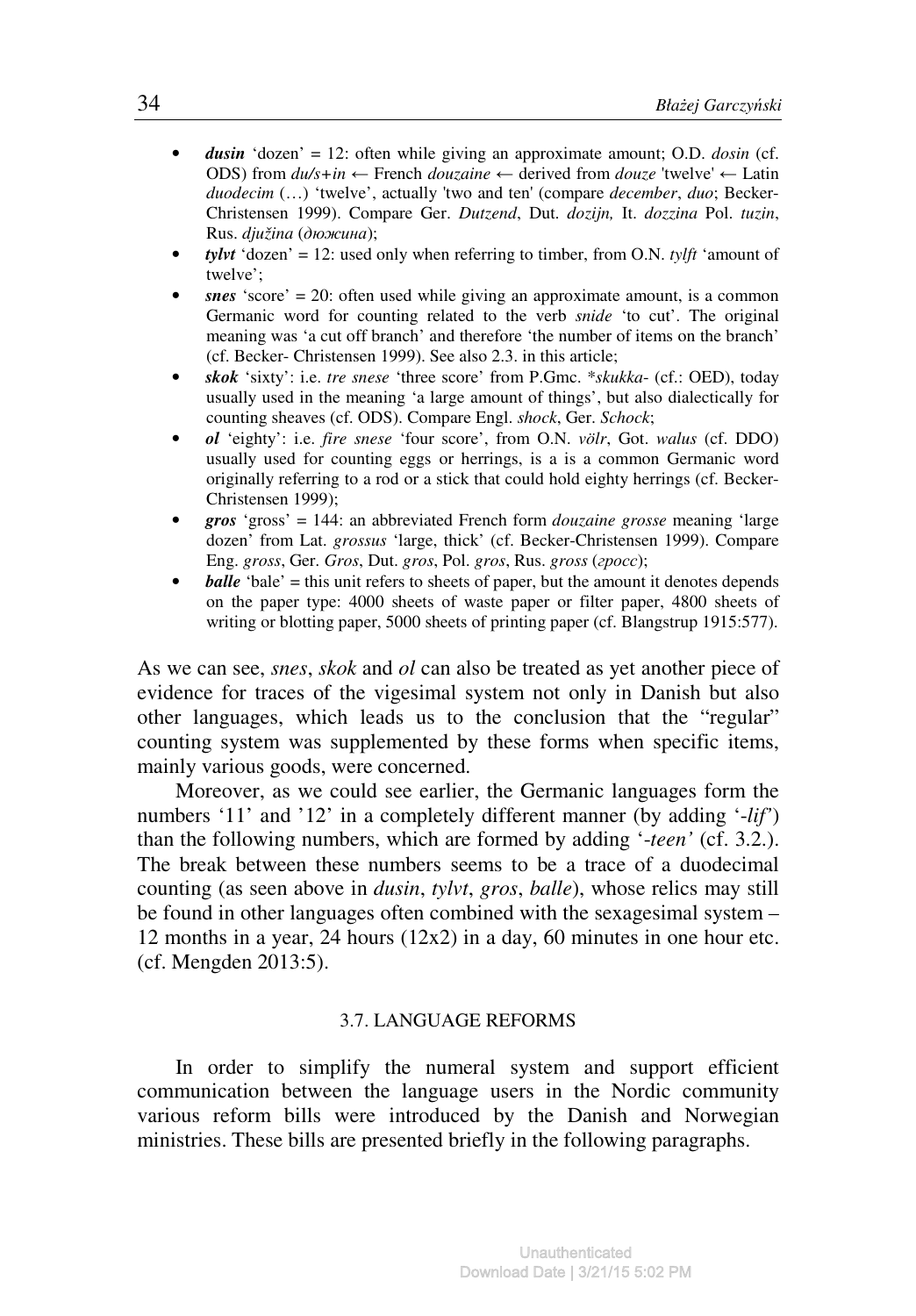The Danish numerals pose a great challenge not only to those who learn Danish, but to the other members of the Nordic language community as well, for they are completely different from the ones found in Swedish, Norwegian and other European languages, Therefore, in 1948 an initiative to change the compound numeral forms and the order of their components<sup>10</sup> was introduced as a part of a spelling reform. For example, *femogtres* 'sixty-five' would be *sekstifem*. The debate concerned only the cardinal numbers, but it was pointed out that such a change should affect the ordinals and fractions as well (cf. Karker 1959:7). As a result, following forms of the series 30-90 were proposed *treti*, *firti*, *femti, seksti, syvti, otti, niti*<sup>11</sup> (cf. Karker 1959:10). These forms may lead one to think that they were created on the basis of the numbers found in Swedish and Norwegian, but the fact is that they are not only original but historically even older than the vigesimal numerals (which eventually dominated the more common Germanic forms). The decimal forms appear in written texts in every century, but rather sporadically and, especially after the Middle Ages, mainly as poetic variants (cf. Karker 1959:25ff.). Until 1870 dictionaries perceived them as being Norwegian. However, the survival of the decimal forms was secured – on one hand by, the language purist movement in Scandinavia (ca. 1870), on the other hand, by their usage in mercantile language since the monetary reform in 1875 (cf. ibid 10f.). After 1870 the decimal forms began to appear in the official spelling dictionary, but only until 1904, when they disappeared until 1955, although still appearing in other, even smaller dictionaries.

However, the notion was initially rejected by the Minister of Education who claimed that such change lies beyond the scope of orthography and the postal service (that accepted both variants in 1889). In 1957 a 50-crowns bill was issued bearing the inscription *femti kroner*, but even though some other attempts were made the system remained unchanged, whereas the proposed numerals are very rarely used – mainly on cheques or other official documents (cf. Jacobsen 2005:1964).

Faroese numerals of the series bear strong resemblance to the Danish ones (cf. 3.4.), and though they are the dominating forms, decimal numerals were also introduced but are used mainly in official correspondence and have only recently been adopted in broadcasting (cf.

<sup>&</sup>lt;sup>10</sup> English, Norwegian, Swedish and Icelandic do not reverse the numerals, neither does modern English, although there may be numerous instances of it doing so, as in a well-known nursery rhyme "Sing a song of a sixpence": *Sing a song of sixpence, / A pocket full of rye. / Four and twenty blackbirds, / Baked in a pie.*

 $11$  These are not the only forms of the decimal numerals but the most common ones (for all the variants see Karker 1959:33ff.).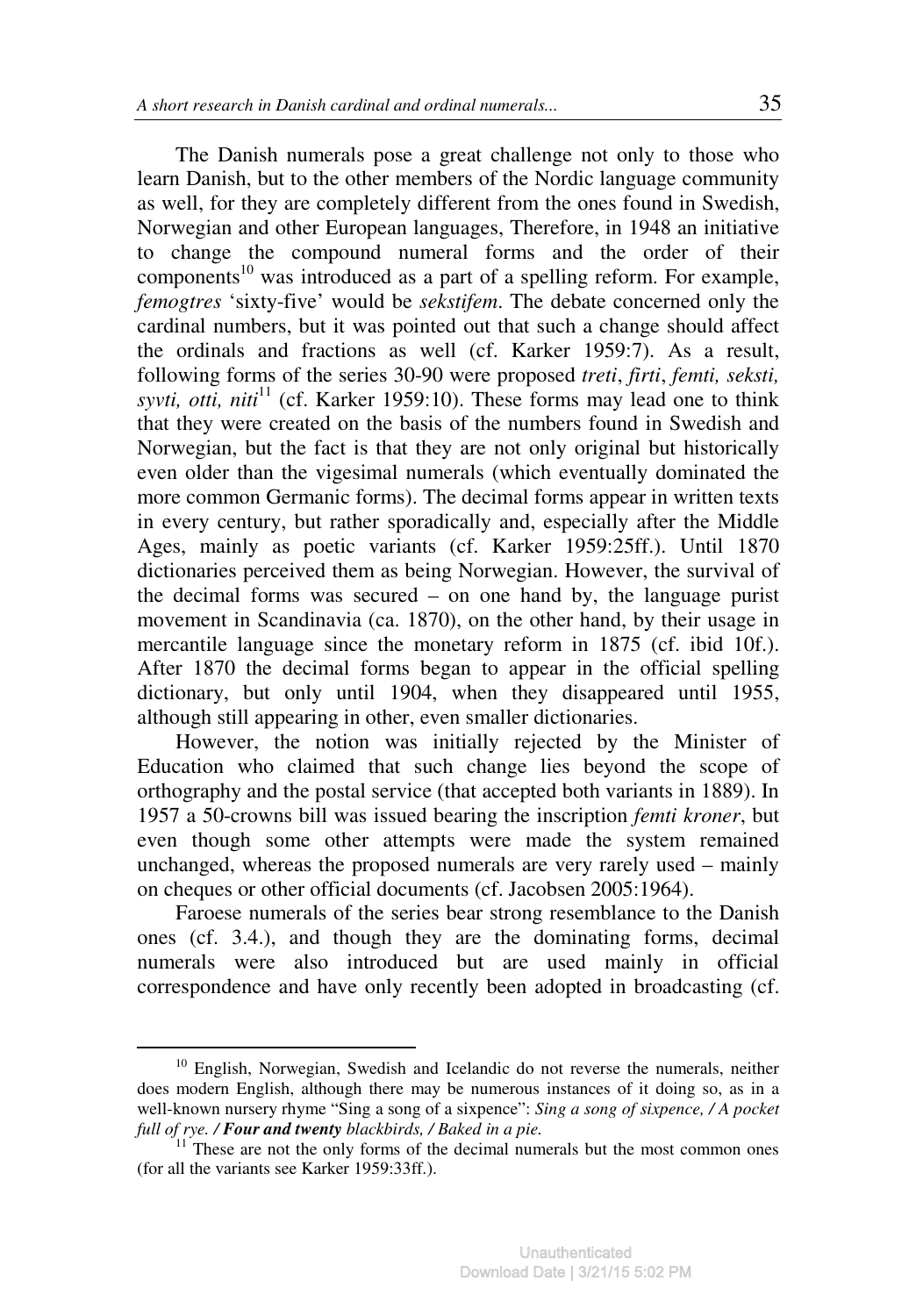Lockwood 2002:64). These forms are *fimmti* (50), *seksti* (60), *sjeyti* (70), *áttati* (80), and *níti* (90).

In Norway a bill was passed in 1951 in which it was stated that the tens should come before the units, but since there is no official spoken norm in Norway, this was a very unique political measure enforcing a specified change not only in the written but also the spoken language. The results of the enforcement were initially rather poor, for the numerals could only be heard in the media and, though less frequently, in official situations (cf. Vinje 1991:2f.). However, this changed in the early 1990s, and an increased usage of the new numeral forms can be observed not only among young but also older Norwegians. Nevertheless, both systems are applied simultaneously, the new one used chiefly while counting, the older one when referring to date or age (cf. Akselberg 2005:1825).

A similar reform attempts can also be observed in German – there is a movement called *Zwanzigeins* ('twenty one' as opposed to the regular *einundzwanzig* literally meaning, as in Danish, 'one and twenty).

### 4. SUMMARY

In the article Danish numerals 1-1000 as well as some Indo-European background for their description were presented. The possibilities of reconstruction of PIE numerals and the counting systems that appear in its daughter languages were also discussed. Among these the ten-based system (the decimal system) found most widely in all the Indo-European languages and the twenty-based system (the vigesimal system) found in Danish and some other modern and old European languages were described. The numerals 1-40 were shortly discussed by giving their PIE, Proto-Germanic and Old Danish forms supporting them by some additional formation about their development and similar forms in other languages. Thereafter, the focus was placed on the vigesimal forms of the numeral series 50-90 by giving an explanation of the system they apply, and their possible origin and spread form Eastern to Western Denmark that can be followed on the basis of texts dating back even to the Middle Ages.

As we could see, where the numerals of the lower series 1-40 are concerned, Danish is a fairly standard Germanic language applying the same system that is found in all the other languages of the Germanic branch. On the other hand though, the decades of the series 50-90 are quite baffling due to two reasons: firstly, it is extremely hard to attest their origin, secondly, they apply a multiplication structure involving the fractions 2½, 3½ and 4½ (that can also be found in e.g. German and, in some extent, other languages) and the number twenty, thus rendering the system vigesimal.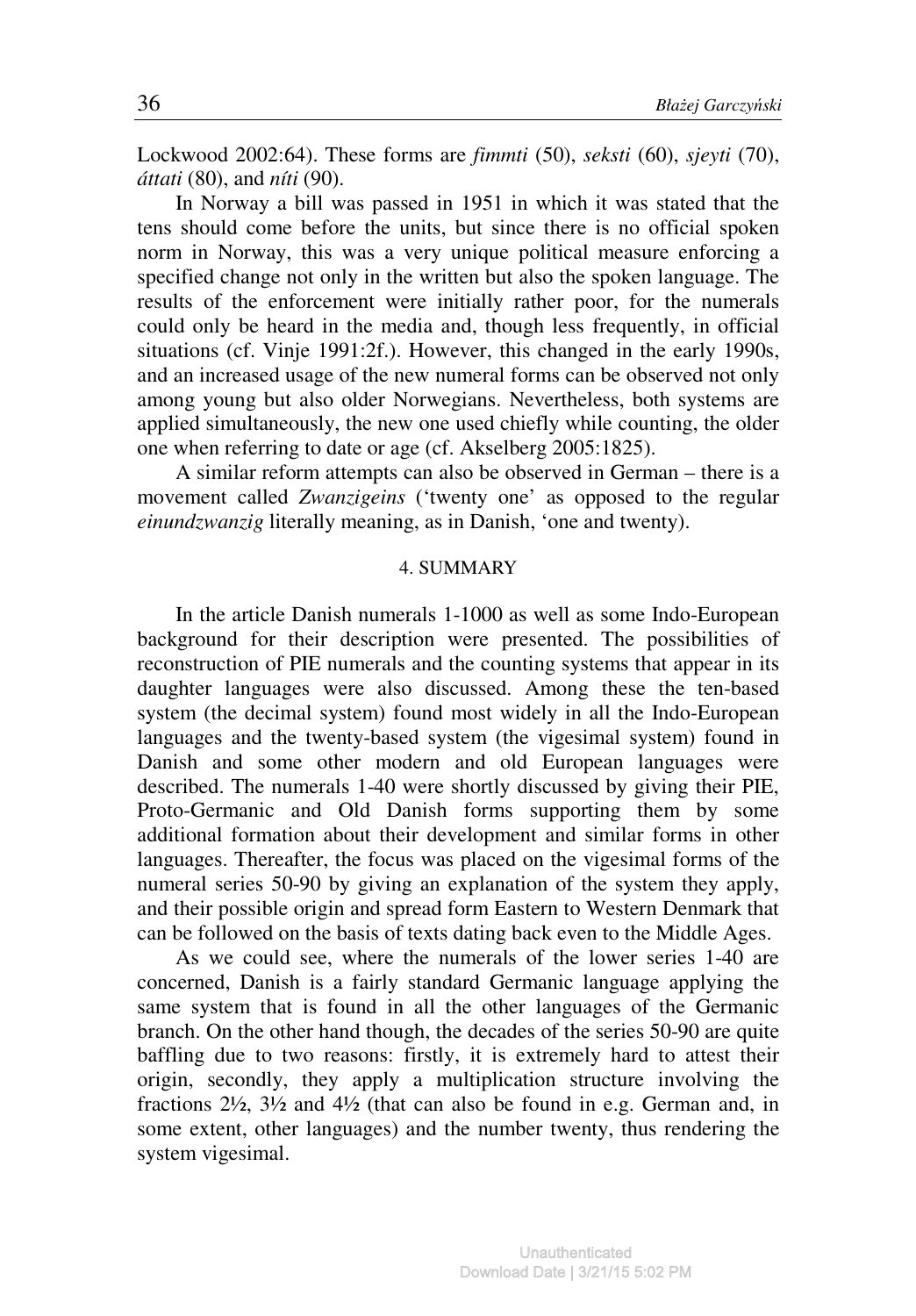However, this state of affairs should not make one think that this system is absolutely unique and restricted only to Danish, for, as it was shown, despite the fact that the decimal system is undoubtedly dominant, traces of the vigesimal system can also be found in other modern Indo-European languages (although this path of development is rather peripheral), which is shown in the table below:

| <b>Decimal only (examples)</b>                                                                                                                                        | Decimal and vigesimal                                                                                                    |
|-----------------------------------------------------------------------------------------------------------------------------------------------------------------------|--------------------------------------------------------------------------------------------------------------------------|
| Czech, Dutch, English, German,<br>Greek, Icelandic, Italian, Latvian,<br>Lithuanian, Norwegian, Polish,<br>Portuguese, Romanian, Russian,<br>Slovak, Spanish, Swedish | Albanian, Breton, Danish, Faroese,<br>French,<br>Irish (seldom), Scottish Gaelic,<br>Slovenian (regional dialect), Welsh |

(Fig 2.) *Languages with the decimal only and combined decimal and vigesimal counting system* 

The vigesimal system can be though observed not only in the numeral system but also in some units of measurement (e.g. *snes*, *skok*, *balle)* that are applied by languages, in which the vigesimal system is non-existent and the vigesimal based units were adopted mainly due to trading affairs (e.g. Dutch, English, German, Norwegian, Swedish).

The traces of the vigesimal system in Danish has been a source of difficulties for other Scandinavians, but even though substitute forms similar to other Nordic languages were proposed as a part of a language reform initiative they were initially rejected by the government and the post office. Their status changed with time, and they now do appear on cheques, other official documents or in everyday communication between Scandinavians. However, they occur very sporadically and have not gained any ground in daily speech among the Danish speakers, quite unlike Norwegian, where two systems are now merged and used simultaneously (especially in speech), or Faroese, though in much lesser extent.

Further research in the matter could comprise an analysis of medieval and later texts containing the vigesimal numerals. This may be conducted in order to indicate the period in which these numerals replace the decimal forms, where the changes take place, what is their origin, and how they spread into Western Denmark, finally to become the dominant forms in the language.

### ABBREVIATIONS

| Dan. | Danish                             |
|------|------------------------------------|
| DDO. | Den Danske Ordbog (see References) |
| Dut. | Dutch                              |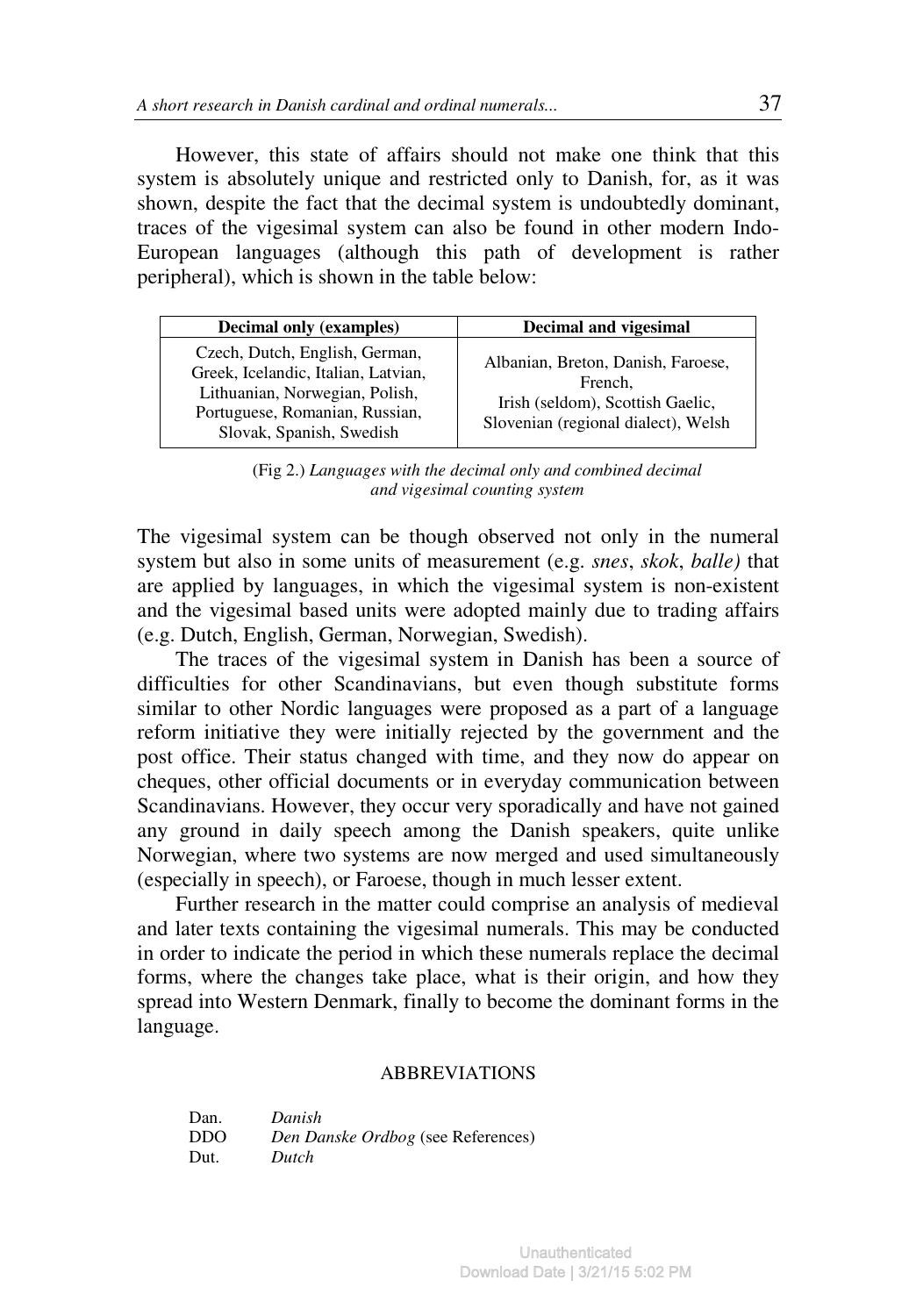| Eng.   | English                                             |
|--------|-----------------------------------------------------|
| Fr.    | French                                              |
| Ger.   | German                                              |
| Got.   | Gothic                                              |
| Gr.    | Greek                                               |
| It.    | <b>Italian</b>                                      |
| Lat.   | Latin                                               |
| M.D.   | Middle Danish                                       |
| M.E.   | Middle English                                      |
| MHG    | Middle High German                                  |
| O.D.   | Old Danish                                          |
| O.E.   | Old English                                         |
| O.I.   | Old Icelandic                                       |
| O.Lat. | Old Latin                                           |
| 0.N.   | Old Norse                                           |
| O.S.   | Old Swedish                                         |
| OCS    | Old Church Slavonic                                 |
| ODS    | Ordbog over det danske Sprog (see Rererences)       |
| OED    | <b>Online Etymology Dictionary (see References)</b> |
| OEN    | Old East Norse                                      |
| OHG    | Old High German                                     |
| P.Gmc  | Proto-Germanic                                      |
| P.N.   | Proto-Norse                                         |
| PIE    | Proto-Indo-European                                 |
| Pol.   | Polish                                              |
| Rus.   | Russian                                             |
|        |                                                     |

#### REFERENCES

- Akselberg, Gunnstein. 2005. Trends in the linguistic development since 1945, III: Norwegian. In: Bandle, Oskar et. al (eds.). *The Nordic languages an international handbook of the history of the North Germanic languages*, Vol. 2. Berlin: Mouton de Gruyter, pp. 1823-1831.
- Bańkowski, Andrzej. 2000. *Etymologiczny słownik j*ę*zyka polskiego.* Tom 2. Warszawa: Wydawnictwo Naukowe PWN.
- Becker-Christensen, Christian. 1999. *Politikens Nudansk Ordbog med etymologi.*  København: Politiken.
- Beekes, Robert S. P. 1995. *Comparative Indo-European Linguistics. An Introduction.* Amsterdam/Philadelphia: John Benjamins Publishing Company.
- Blangstrup, Christian (ed.). 1915. *Salmonsens Konversationsleksikon*. Copenhagen: Schultz.
- Blažek, Václav. 1999. *Numerals. Comparative-etymological analyses of numerical systems and their implications.* Brno: Masarykova Univerzita.
- Boryś, Wiesław. 2005. *Słownik etymologiczny j*ę*zyka polskiego.* Kraków: Wydawnictwo Literackie.
- Brøndum-Nielsen, Johannes. 1950-1957. *Gammeldansk grammatik i sproghistorisk fremstilling*. *1. Indledning. Tekstkildernes lydbetegnelse. Vokalisme. 2. Konsonantisme*. 2nd, rev. ed. Copenhagen: Schultz.
- Buck, Carl D. 1949. *A dictionary of selected synonyms in the principal Indo-European languages.* Chicago: University of Chicago Press.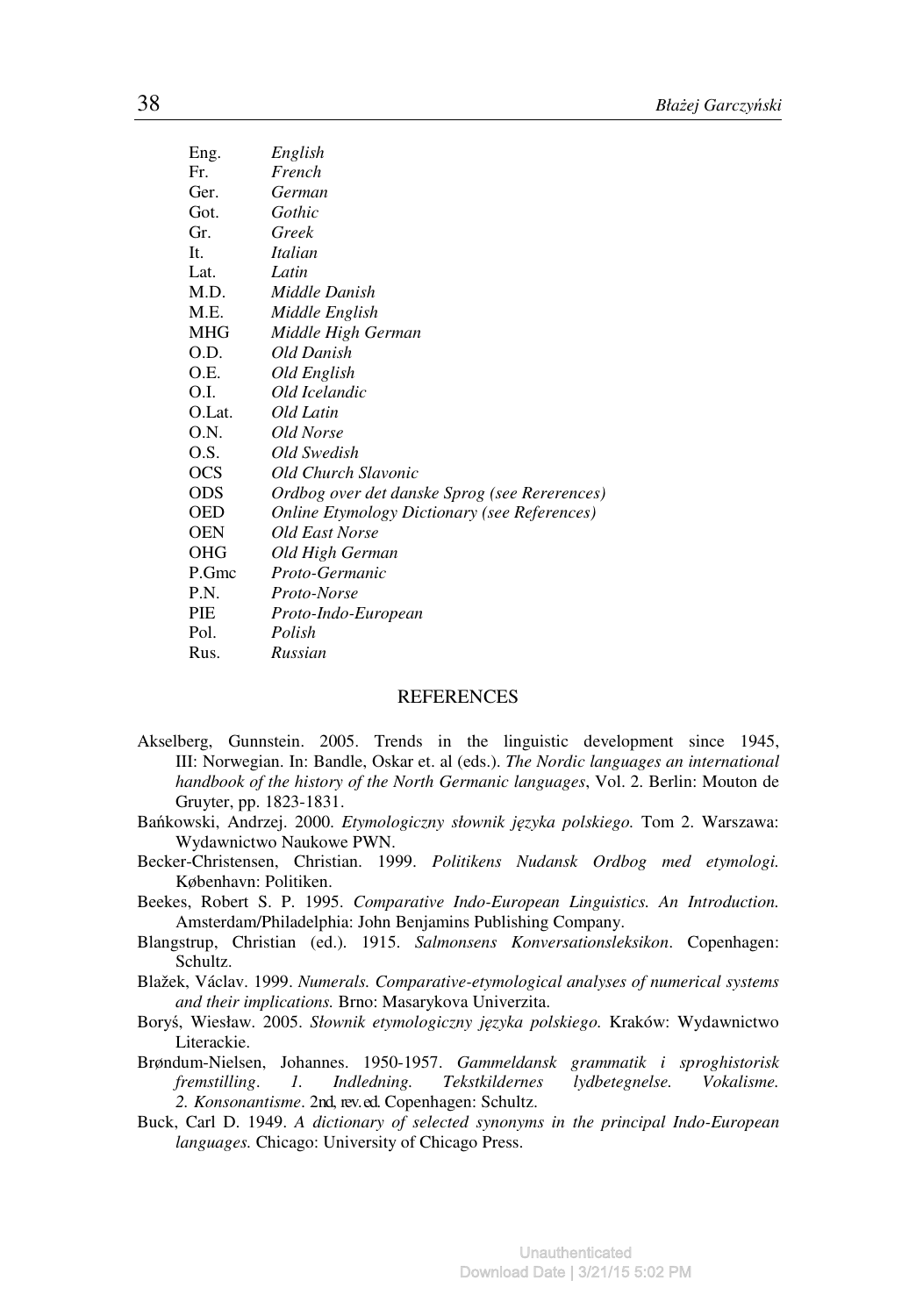- Černyh, Pavel Jakovlevič. 1994. *Istoriko-etimologi*č*eskij slovar*ʹ *sovremennogo russkogo jazyka (*Историко*-*этимологический словарь современного русского языка*),*  Vol. 1. Moscow: Russkij jazyk.
- Eliasson, Stig. 2006. Old Danish vigesimal counting: A comparison with Basque. In: Hornscheidt, Antje et al. (Hg.): *Grenzgänger. Festschrift zum 65. Geburtstag von Jurij Kusmenko*. Berlin: Nordeuropa-Institut, 1, pp. 91-110.
- Fortson, Benjamin W. 2004. *Indo-European Language and Culture: An Introduction.* Malden-Oxford: Blackwell Publishing.
- Gamkrelidze, Thomas V. & Vjaceslav V. Ivanov. 1995. *Indo-European and the Indo-Europeans: A Reconstruction and Historical Analysis of a Proto-Language and a Proto-Culture.* Berlin/New York: Mouton de Gruyter.
- Grimm, Jacob & Wilhelm Grimm. 1854. *Deutsches Wörterbuch. Band 1*. Leipzig: S. Hirzel.
- Gvozdanović, Jadranka. 1992. Remarks on numeral systems. In: Gvozdanović, Jadranka (ed.): *Indo-European Numerals*. Berlin/New York: Mouton de Gruyter, pp. 1-10.
- Hurford, James R. 1975. *The linguistic theory of numerals*. Cambridge: Cambridge University Press.
- Jacobsen, Henrik Galberg. 2005. Language cultivation and language planning, I: Denmark. In: Bandle, Oskar et al. (eds.): *The Nordic Languages: An International Handbook of the History of the North Germanic Languages*, Vol. 2. Berlin: Walter de Gruyter, pp. 1960-1969.
- Karker, Allan. 1959. *Nordiske talord i dansk*. Copenhagen: Gyldendal.
- Kluge, Friedrich. 1999. *Etymologisches Wörterbuch der deutschen Sprache*. Berlin/New York: Walter de Gruyter.
- Lockwood, William Burley. 2002. *An Introduction to Modern Faroese*. Tórshavn: Føroya Skúlabókagrunnur.
- Magnussen, Kristin. 2009. Sprog i fokus: Færøsk. In: Hällström-Reijonen, Charlotta af (ed.): *Språk i Norden 2009: tema: språkpolitik och språkattityder*. Copenhagen: Nordisk sprogkoordination, pp. 251-258.
- Mańczak, Witold. 1985. Indo-European numerals and the sexagesimal system. *Papers from the 6th International Conference on Historical Linguistics*, pp. 347-352.
- Nielsen, Niels Åge. 1966. *Dansk etymologisk Ordbog*. Copenhagen: Gyldendal.
- Noreen, Adolf. 1923. *Altnordische Grammatik 1: Altisländische und altnorwegische Grammatik (Laut- und Flexionslehre) unter Berücksichtigung des Urnordischen.*  Halle: Niemeyer.
- Pisani, Vittore & Julius Pokorny. 1953. *Allgemeine und vergleichende Sprachwissenschaft Indogermanistik*. Bern: A. Francke Verlag.
- Ross, Alan S. C. & Jan Berns. 1992. Germanic. In: Gvozdanović, Jadranka (ed.): *Indo-European Numerals*. Berlin/New York: Mouton de Gruyter, pp. 555-715.
- Venås, Kjell. 1990. *Norsk grammatikk*. Nynorsk. Oslo: Universitetsforlaget.
- Vennemann, Theo & Patrizia Noel Aziz Hanna (eds.). 2003. *Europa Vasconica Europa Semitica*. Berlin/New York: Mouton de Gruyter.
- Vinje, Finn-Erik. 1991. Om å få folk till å telle annerledes, *Språknytt 4/1991*, pp. 2-5.
- Winter, Werner. 1992. Some thoughts about Indo-European numerals. In: Gvozdanović, Jadranka (ed.): *Indo-European Numerals*. Berlin/New York: Mouton de Gruyter, pp. 11-28.